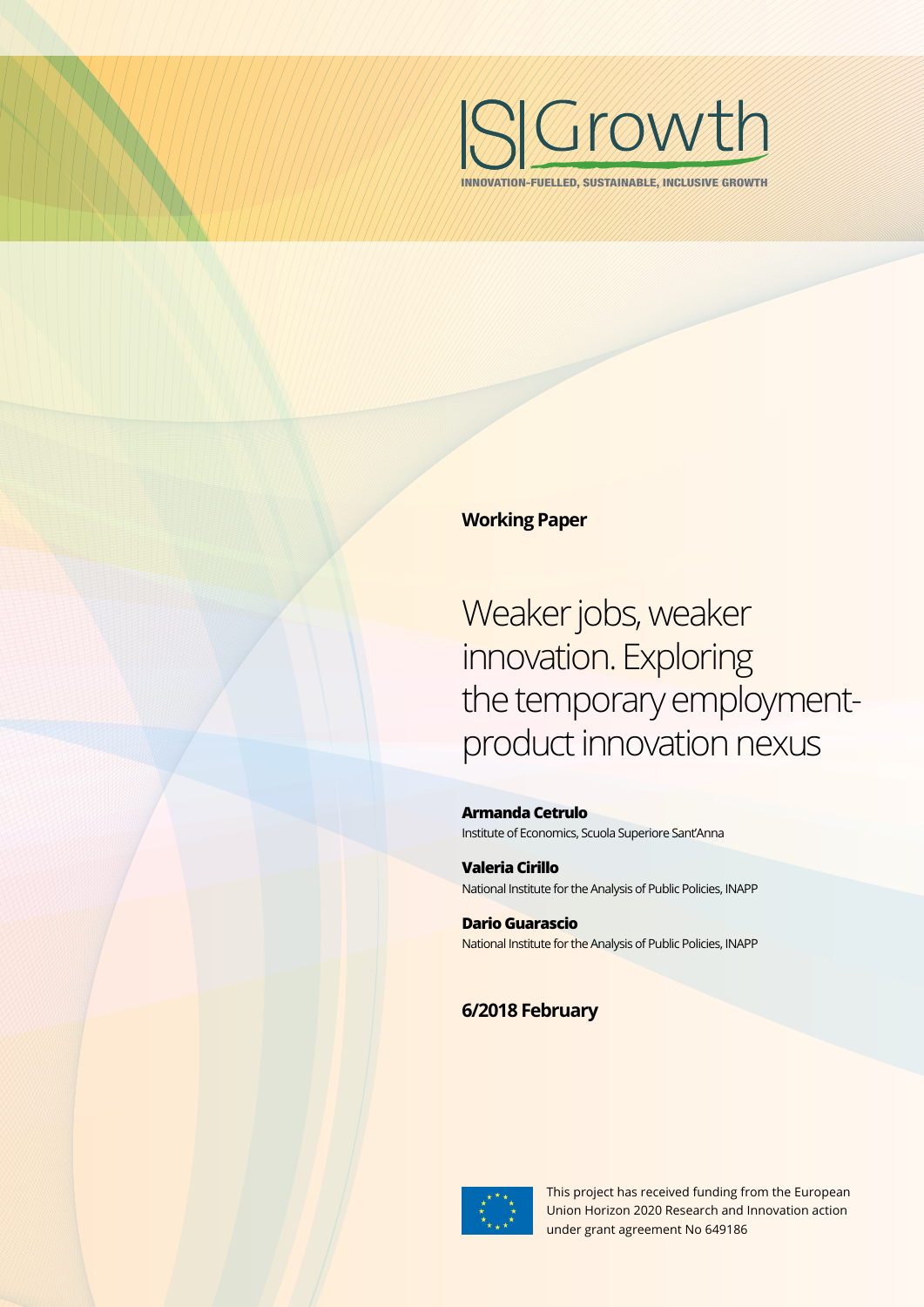## Weaker jobs, weaker innovation.

# Exploring the temporary employment-product innovation nexus.<sup>∗</sup>

Armanda Cetrulo<sup>a</sup>, Valeria Cirillo<sup>†b</sup>, and Dario Guarascio<sup>b</sup>

a Institute of Economics, Scuola Superiore Sant'Anna, Pisa, Italy <sup>b</sup>National Institute for the Analysis of Public Policies, INAPP, Rome

#### **Abstract**

This work explores the relationship between temporary employment and product innovation focusing on five major European economies (France, Germany, Italy, Spain and the Netherlands) observed between 1998 and 2012. Building on the conceptual framework proposed by Kleinknecht et al. (2014), the analysis distinguishes sectors according to their technological characteristics and regimes finding that industries using temporary employment tend to have a weaker product innovation propensity. The negative correlation between temporary employment and innovation is stronger in medium and hightech sectors, identified using both the "Cumulativeness" proxy stemming from Peneder's classification (Peneder, 2010) as well as distinguishing between different Schumpeterian regimes - Schumpeter Mark I vs II - of knowledge accumulation.

<sup>∗</sup>Acknowledgements: This paper was produced as part of the ISIGrowth project on Innovation-fuelled, Sustainable, Inclusive Growth that has received funding from the European Union's Horizon 2020 research and innovation programme under grant agreement No. 649186 - ISIGrowth. The authors wish to thank Alfred Kleinknecht, Mario Pianta, Federico Tamagni, Arianna Martinelli and Maria Enrica Virgillito for their comments and suggestions. All the usual disclaimers apply.

<sup>†</sup>*Corresponding author*: Valeria Cirillo, INAPP, Rome, Italy. Postal address: c/o INAPP, Corso d'Italia, 33, 00198 Rome, Italy, *E-mail* v.cirillo@inapp.org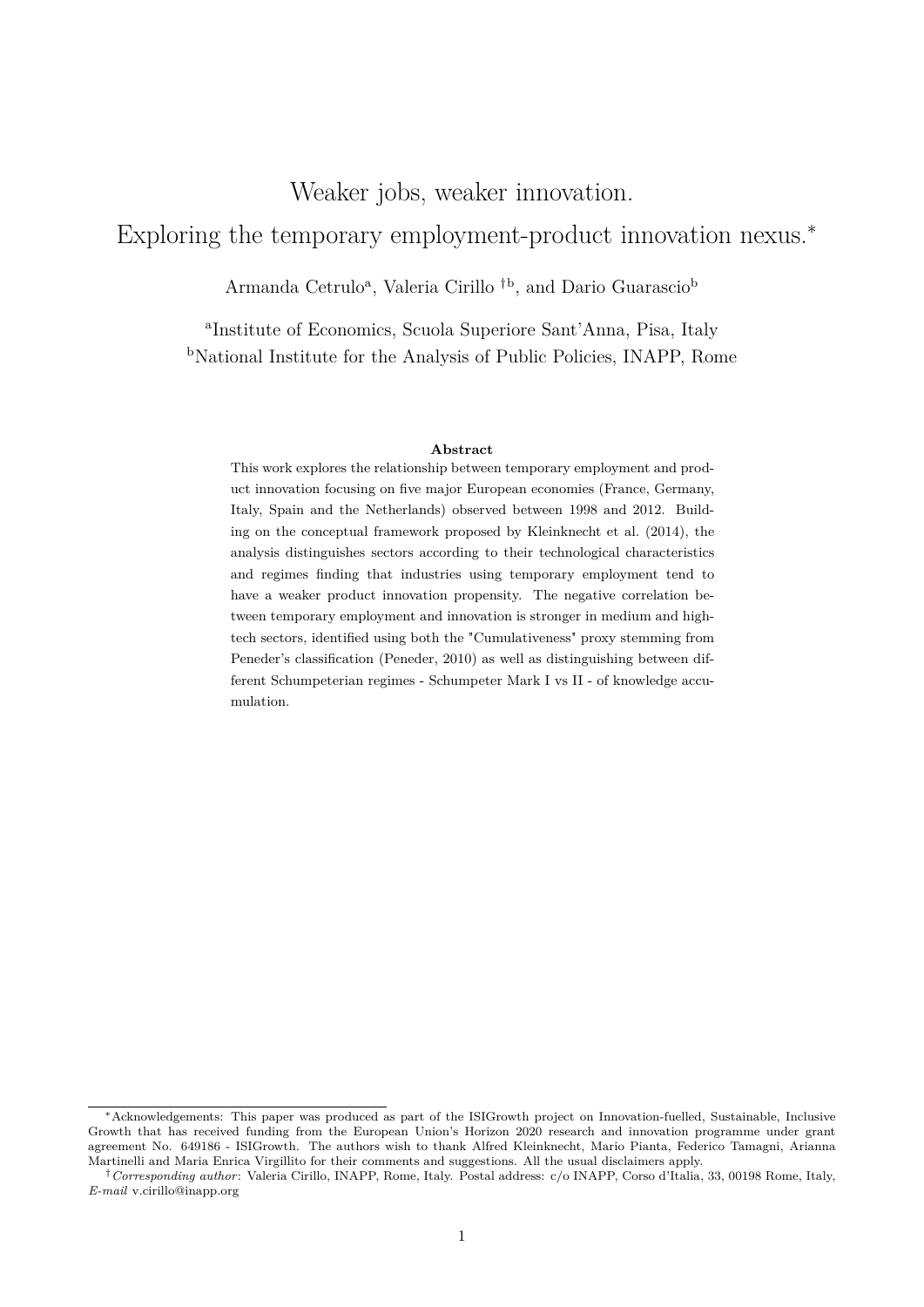#### **1 Introduction**

In recent years, (external) labour flexibility has been propagated across Europe, aimed at increasing employment and productivity. By favouring the adjustment of labour supply to changing market conditions, greater external flexibility was expected to impact positively on employment. By easing workers' entry and exit, labour market flexibility was expected to foster productivity dynamics, ensuring a better match between the demand for and supply of skills (OECD, 1994 and European Commission, 2007).

After the 2008 crisis, labour market flexibility was on the top of the reform agenda of the governments of Southern Europe, seen as a way of promoting GDP and employment growth.<sup>1</sup> In the meantime, technological competitiveness and innovation emerged as key strategies to promote firm and industry growth. In the wake of the crisis, companies that have managed to maintain (and in some cases to increase) their market share are mostly those firms that have introduced new products or made improvements to the quality and technological content of existing goods. The economic impact of labor flexibility is still a theoretically controversial issue and the related empirical evidence are ambiguous. There is a growing body of literature that analyses the relationship between flexibility and employment dynamics. In a review of these contributions, Vergeer and Kleinknecht (2012) emphasize that a significant part of the available evidence argues for no effect or a negative effect of flexibility on employment. Indeed, several works underline the absence of an explicit outcome (Howell et al., 2007; Baccaro and Rei, 2007; Piasna and Myant, 2017). There is another literature stream that focuses on the linkage between flexibility and productivity; however, its results are not clear-cut. Furthermore, a large number of studies report a negative relation between flexibility and productivity and a small body of work, such as Arvanitis (2005), shows evidence of an insignificant or even positive relationship between flexibility and product innovation (Barbosa and Faria, 2011).<sup>2</sup>

There are two opposing hypotheses about the linkage between flexibility and innovation. First, greater external flexibility may be associated to horizontal (and less hierarchical) organizations where knowledge (and workers) move frequently both within and outside the organization. In this case, external flexibility may spur knowledge flows favouring the diffusion of new ideas with a potentially positive impact on product innovation. Second, it is hypothesized that labour flexibility can reduce innovative competencies by weakening the accumulation of tacit or firm-specific knowledge. The stock of tacit and firm-specific knowledge is vital for the development of innovations and their accumulation depends heavily on long-lasting labour relations and on organizational environments that favour cooperation between workers and employers. In this context, uncertainty about the duration of labour relationships, which is typical of temporary and other flexible labour contracts, can discourage the accumulation of organization-specific knowledge, and of tacit knowledge (embodied by workers), in particular. Similarly, uncertain employment perspectives may have a negative effect on loyalty and cooperation, between employers and employees as well as among employees.

These contrasting hypotheses point to different organizational profiles and/or firms competitive strategies. Some firms rely on innovation and product quality to achieve market success; while others compete by reducing costs (particularly labour cost). Of course, most companies rely on a combination of these two strategies with the relative importance of one or the other depending on a multitude of firm, industry and market-level characteristics. Moreover, a significant heterogeneity may emerge even among firms that rely on innovation and technological competition strategies. The key element is the role played by tacit and firm-specific knowledge and, hence, stable and cooperative labour relationships in different technological regimes (Kleinknecht et al., 2014). In the garage-business model - that is the model proxying the Schumpeter Mark I technological regime -, competition is characterized by continuous firm entry and exit, and by the type of knowledge required for innovations which is general and usually readily available. Conversely, in the routinized-innovation model - that

<sup>&</sup>lt;sup>1</sup>Assessments of the spread of labour market reforms after the crisis are available, for the OECD economies in Adascalitei et al. (2015) and for Italy in Cirillo and Guarascio (2015). The European cross-country heterogeneity in terms of labor market reforms is analysed by Picot and Tassinari (2017).

<sup>&</sup>lt;sup>2</sup>In this case, the authors investigate the link between labor market rigidity and innovation.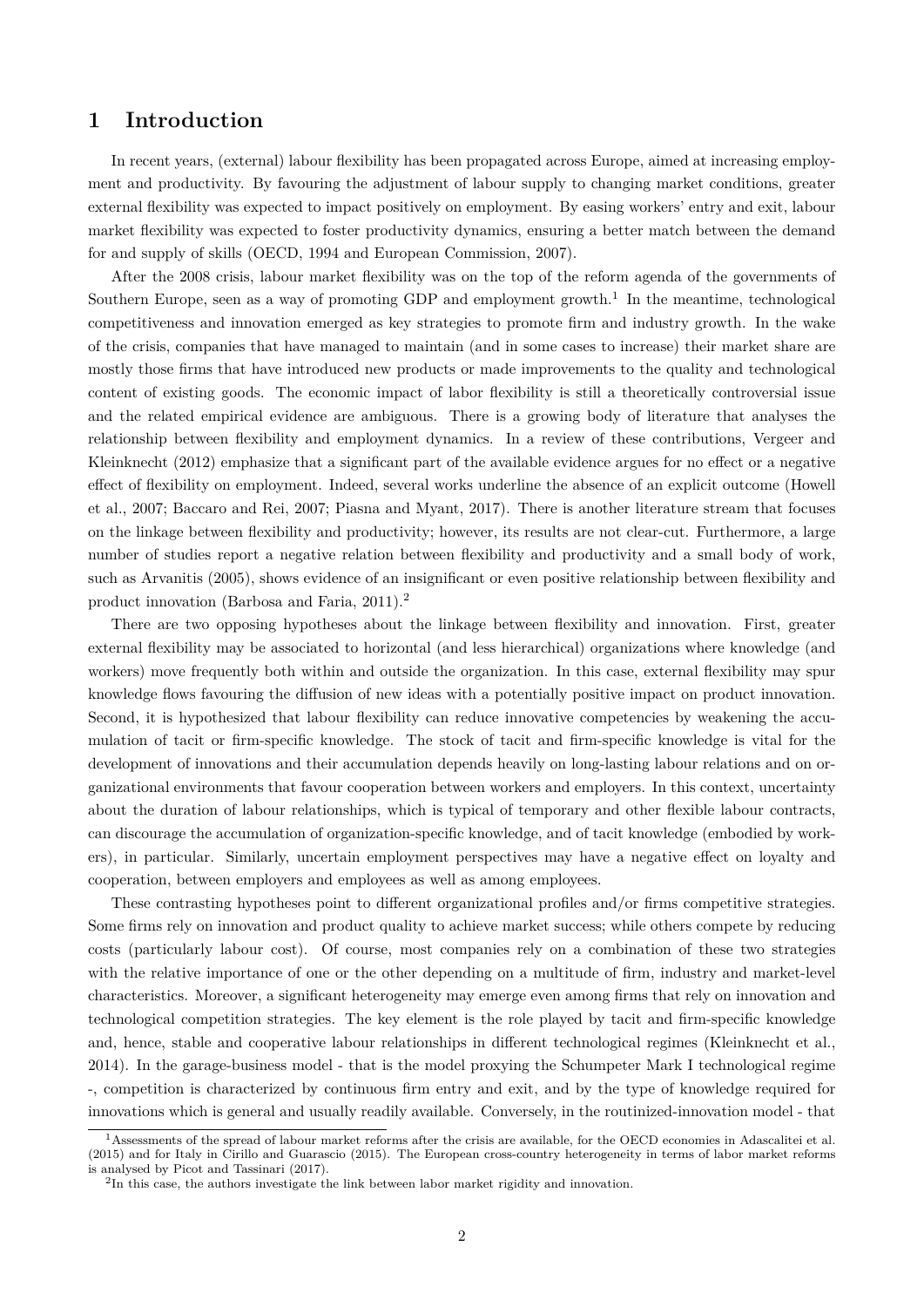is, the model proxying the Schumpeter Mark II technological regime which is characterized by high barriers to entry - the development of innovations relies on historically accumulated, firm-specific and idiosyncratic knowledge. As a result, the relationship between labour flexibility and innovation can vary markedly according to the competition strategy (technology vs costs), and the technological regime (Schumpeter Mark I vs Mark II). In addition, the magnitude and direction of the flexibility-innovation nexus can change depending on countryspecific structure and institutions.

In Europe, labour flexibility mostly involves reducing worker protection against layoffs and using temporary contracts (Cirillo et al., 2017). Despite neoclassical economists belief (Nickell et al., 2005), it is doubtful whether the push towards flexible labour markets has given rise to significant employment or productivity improvements (Vergeer and Kleinknecht, 2012; Howell et al., 2007; Baccaro and Rei, 2007; Piasna and Myant, 2017; Fana et al., 2016) especially in Southern EU countries. For several decades, sluggish productivity performance in these economies has prevented the expected convergence towards the "core" - Germany and the other Central-Northern EU economies (Landesmann, 2015). There is a group of recent empirical and theoretical contributions that analyses the impact of labour flexibility accounting explicitly for differences in production structures, technological regimes, policy-mixes and macroeconomic conditions (Cirillo and Guarascio, 2015; Dosi et al., 2016). These contributions show that, in the presence of structural weaknesses - i.e identified as the prevalence of low-tech sectors, low-skilled employment and weak aggregate demand - lowering worker protections can even negatively affect productivity dynamics. In this context, the empirical literature provides no clear-cut evidence concerning the relationship between use of temporary contracts, productivity and innovation dynamics. From a policy perspective, the International Monetary Fund claimed recently that labour market regulation is not found to have "...statistically significant effects on total factor productivity" (IMF, 2015). At the same time, there is no consensus on the linkage between labour flexibility and innovation. Nevertheless, most of the reforms (for a review, see Cirillo and Guarascio, 2015) recently implemented in the EU went on reducing restrictions on the use of fixed term contracts so to increase flexibility. As a consequence, the share of temporary contracts has surged, although with differences across European economies. Boeri and Garibaldi (2007) highlight the emergence of dual labour markets and predict an increasing risk of reduced mobility, a worsening wage distribution and a predominance of temporary employment for new entrants (Scherer, 2004).

Given the emergence of temporary employment as a trait peculiar to European labour markets, it is worth exploring whether and how its diffusion has affected European industries structural and technological dynamics. So far, few empirical works have investigated the linkage between temporary contracts and innovation. Also, there are only few studies that explore econometrically the relationship between temporary contracts and product innovation (Zhou et al., 2011; Michie and Sheehan, 2003). This paper tries to contribute to this line of research through an analysis that relies on a rich indutry-level longitudinal database providing information on economic and innovative performance and temporary employment on five major EU economies. Community Innovation Surveys (CIS) data on product innovation are used as indicators of sectoral innovative performances, in line with a large number of studies that use innovation surveys data (Mairesse and Mohnen, 2010). Three research questions are addressed. First, we test whether a relatively more intense use of temporary contracts affects the development of new products in European industries. Second, we test whether the relationship investigated is sensitive to technological regimes (Schumpeter Mark I vs Schumpeter Mark II) and industry characteristics - Low, Med, High Cumulativeness sectors from the classification introduced by (Peneder, 2010). Third, we distinguish between workers' age cohorts, to test whether the impact of temporary employment on innovation changes according to the age cohort. In particular, we look at youth employment, given that young people record the highest share of temporary employment among age cohorts.<sup>3</sup>

The paper is organized as follows. Section 2 discusses the theoretical and empirical literature analysing the relation between labour market institutions and innovation. Section 3 presents the data and provides some

 ${}^{3}$ In 2016, the share of young people (15-24 years old) employed with temporary contracts was 72,9% in Spain, 54,7% in Italy, 53,8% in Netherlands, 58,6% in France and 53% in Germany. Source Eurostat LFS.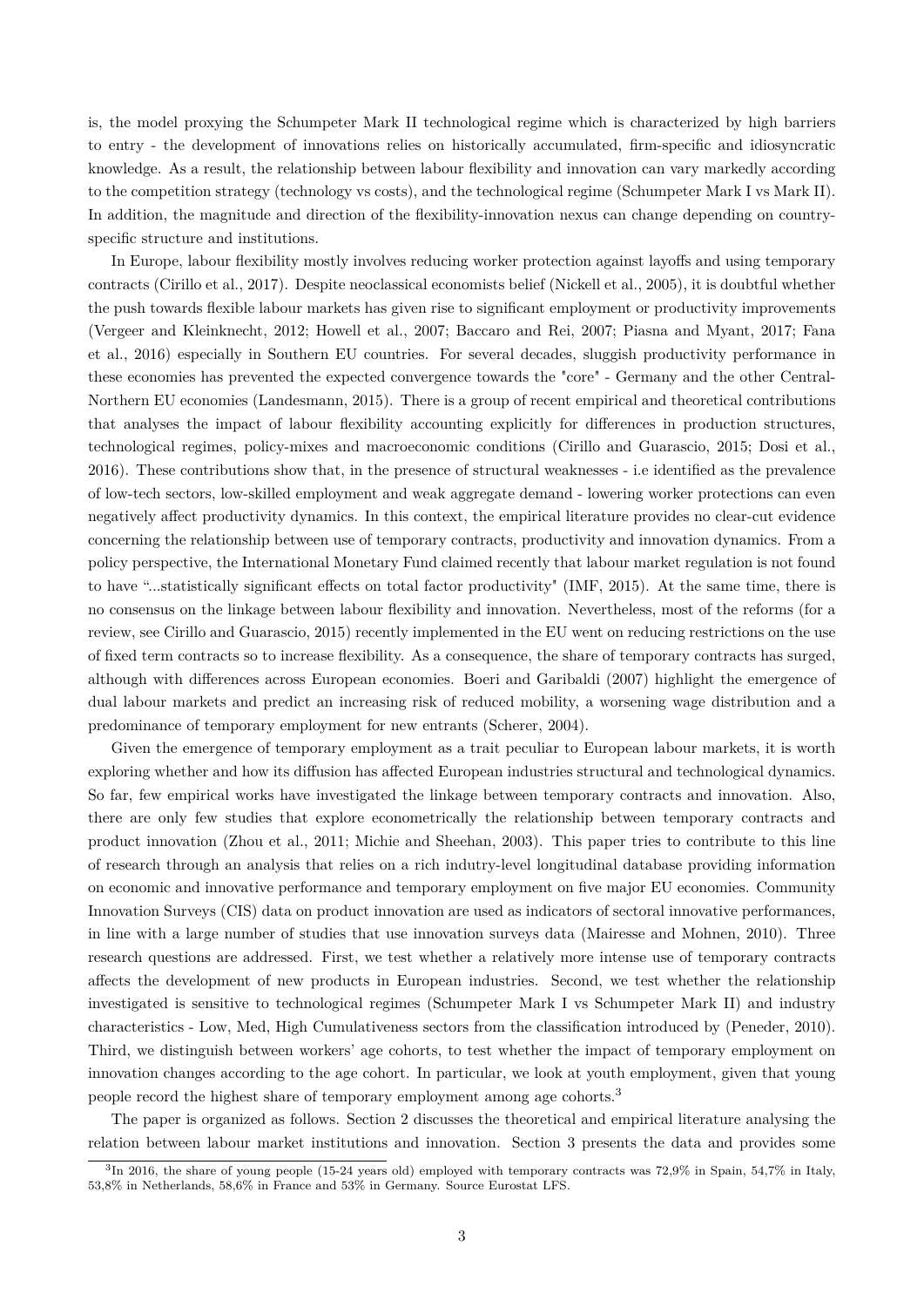preliminary evidence, while section 4 describes the econometric strategy and discusses the main results. Section 5 offers some conclusions.

### **2 Background Literature**

A large number of contributions has explored the economic impact of labour market flexibility at both the macro and micro levels. Empirical studies of the association between flexibility and employment dynamics try to figure out the extent to which removing labour market rigidities affects wage determination mechanisms, job search-and-matching processes and productivity dynamics. A large group of comparative analyses has investigated whether similar reforms, aimed at making labour markets more flexible by introducing short term contracts or easing workers entry and exit, have produced differentiated impacts in different socio-economic environments. The works that explicitly addresses the relationship between flexibility and economic performance and, more specifically, innovation dynamics, falls into two main groups. There is a group of international comparative studies based on various indexes, such as the OECD Indicator of Employment Protection Legislation (EPL)<sup>4</sup> and innovation variables (patents, R&D expenditure, productivity growth or product and process innovation). There is another group that provides firm and sector level analyses of the effects of different types of flexible employment on innovation and productivity dynamics. The resulting empirical evidence is not fully conclusive. Indeed, behind such heterogeneous empirical outcomes, different theoretical approaches stand out.

From a neoclassical perspective, rigidities - understood as the combination of open ended contracts, firing restrictions and (too) generous social benefits - can hamper labour market adjustments to shocks hindering the achievement of an optimal equilibrium. Therefore, "stringent layoff regulations increase the cost of firing workers, reducing the productivity threshold at which firms are willing to lay off workers" (Bassanini et al., 2009: p.9). Murphy et al. (2017) further develop the econometric strategy proposed in Bassanini et al. (2009) and focus on the role played by adjustment costs. They claim that firms with a higher propensity for job reallocations demonstrate lower innovation intensity in the presence of stringent labour rules (in particular regulation of temporary employment). If employment subsidies are given, firms hesitate to abandon relatively unproductive opportunities, leading to a fall in the average productivity and aggregate Total Factor Productivity (TFP), as explained by (Lagos, 2006, p.27). Thus, distinct specialization patterns may be linked to labour market rigidity, with low EPL countries specializing in *primary innovation*<sup>5</sup> , and high EPL countries focusing on imitative *secondary innovations*<sup>6</sup> , which allows them to reduce the risks of paying firing costs (Saint-Paul, 1997, 2002). Several authors, such as Cuñat and Melitz (2012), propose an empirical test of the neoclassical hypothesis about the relationship between labour market institutions and economic performance. They find that countries with relatively more flexible labour markets have comparative advantage in industries with high consumer demand volatility, due to different allocative reactions in the face of micro level shocks. Bartelsman et al. (2008) identify the relatively higher firing costs faced by EU firms as one of the reasons for their weaker innovation performance compared to the US companies, that is, high firing costs are assumed to increase the burden associated to investment failures, thereby reducing the incentive to experiment. Along similar lines, Alesina and Zeira (2006) state that the presence of stricter labour regulations in Europe is a barrier to the achievement of a 'competitive' level of (skill biased) wage inequality and thus direct inefficiently investments on low skill sectors through labour savings technologies, rather than on high skill industries.

The introduction of imperfect information within a neoclassical setting slightly changes the interpretation of the flexibility-innovation relationship. Sticky wages (and eventually rigid firing rules) can improve rather

<sup>&</sup>lt;sup>4</sup>The EPL measures the level of strictness of labour legislation across countries, in particular, in relation to the cost of dismissing an individual workers or a group of workers employed on various types of contracts. For further details see http://www.oecd.org/els/emp/oecdindicatorsofemploymentprotection.htm

 $5$ New goods with higher volatility.

<sup>6</sup> Improvement of mature goods with lower levels of volatility and more stable demand.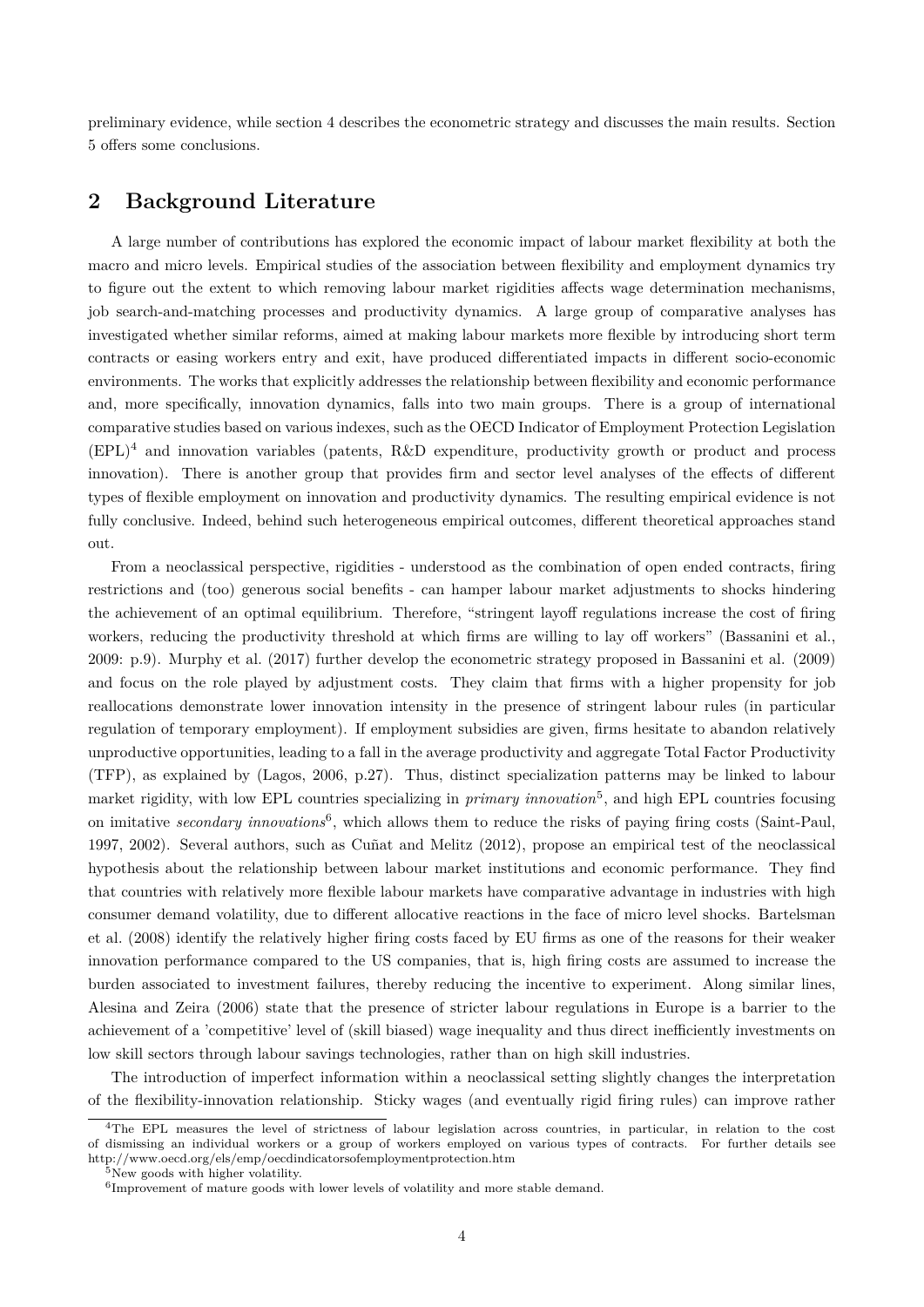than weaken productivity dynamics due to their potentially positive correlation to workers' effort (Akerlof and Yellen, 1990; Shapiro and Stiglitz, 1984). In this framework, lower levels of job turnover can increase the value of the job for the worker, favouring loyalty and cooperation, and reducing the risk of moral hazard. Belot et al. (2007) consider the welfare effect of an endogenous level of employment protection and acknowledge the existence of a trade off between flexibility and worker commitment or effort. In approaches that take account of market imperfections, stronger labour laws can help to overcome bounded rationality and coordination problems (Williamson et al., 1975). Storm and Naastepad (2007) point to the importance of regulatory complementarities and observe that as labour flexibility increases, the number of control technologies and supervisory bureaucracies also increases. Riphahn (2004) provides a different interpretation based on a study of German data. The author finds that absenteeism (seen as proxying for workers' effort) is higher in the public than in the private sector. Riphahn explains this difference as due to the stronger protections (against dismissals) characterizing public sector employees. Ichino and Riphahn (2005) extend this finding in an analysis of white collars employees of a large Italian bank. They find that the incidence of absenteeism is more than doubled after workers were granted of protection from dismissal. The relation between job tenure and turnover, on the one side, and innovation, on the other, is important also within an endogenous growth theoretical framework (Acemoglu, 1997). In this setting, human capital and technological change are key drivers of growth. Wasmer (2006) explains that, in a context of equilibrium, stricter EPL, which would suggest more stable employment relationships, could increase the accumulation of workers' skills and have a positive feedback on innovation dynamics. Accordingly, too frequent job turnover can weaken firm-specific human capital accumulation and have a negative impact on firm productivity and innovation (Acharya et al., 2010). In line with this, many researchers agree that employees with temporary contracts are less involved than permanent employees in firm-specific training (Arulampalam and Booth, 1998), since longer work relationships encourage employers to provide training (Booth et al., 2002). Weaker firm-specific human capital accumulation in turn might have a negative impact on firm productivity and innovation.

Theoretical and empirical analyses that adopt an evolutionary approach (Nelson and Winter, 1982) provide a different perspective. In this framework, workers are key actors in the development of the firm's knowledge base and capabilities. By accumulating process-specific experience and (over time) refining their ability to perform tasks and solve problems, workers contribute to the build-up of their company's capabilities. This constitutes the 'learning process' described by several authors (Freeman, 1989; Nelson, 1993; Lundvall, 1992), which is considered one of the crucial elements driving economic and technological change. Using a panel of Italian firms to test how labour market flexibility affects within-firm learning processes, Lucidi and Kleinknecht (2009) argue that the accumulation of firm-specific knowledge and the adoption of innovation-based competitive strategies are hampered by the presence of highly flexible labour. The authors find that the use of flexible personnel is associated with strategies based on cost reductions, and reduces productivity growth. This applies particularly to firms characterized by a Schumpeter-Mark II routinized regime (Kleinknecht and Naastepad, 2005; Kleinknecht et al., 2014), where the accumulation of tacit knowledge is essential for product and process innovation. Similarly, Kleinknecht and Naastepad (2005) find that rising levels of turnover, enabled by temporary contracts and weak firing restrictions, have a negative effect on cohesion and trust while increasing moral hazard and opportunistic behaviour. In a study focusing on institutional heterogeneities (Estevez-Abe et al., 2001), Kleinknecht and Naastepad (2005) highlight that the Anglo Saxon system, characterized traditionally by more flexible labour markets, outperforms the Rhineland model, which is characterized by more 'rigid' labour markets, in terms of job creation, but achieves weaker productivity growth.<sup>7</sup> Greater labour flexibility, associated to a relatively higher probability of being fired is likely to reduce workers' propensity to share their know-how with colleagues, thereby impeding the development of firm-specific knowledge base (Kleinknecht and Naastepad, 2005). At the same time, a higher risk of being fired might encourage workers to disclose firm-specific knowledge to competitors. This

<sup>7</sup>This kind of comparison is proposed also in the studies based on the 'Varieties of capitalisms' approach (Hall and Soskice, 2001).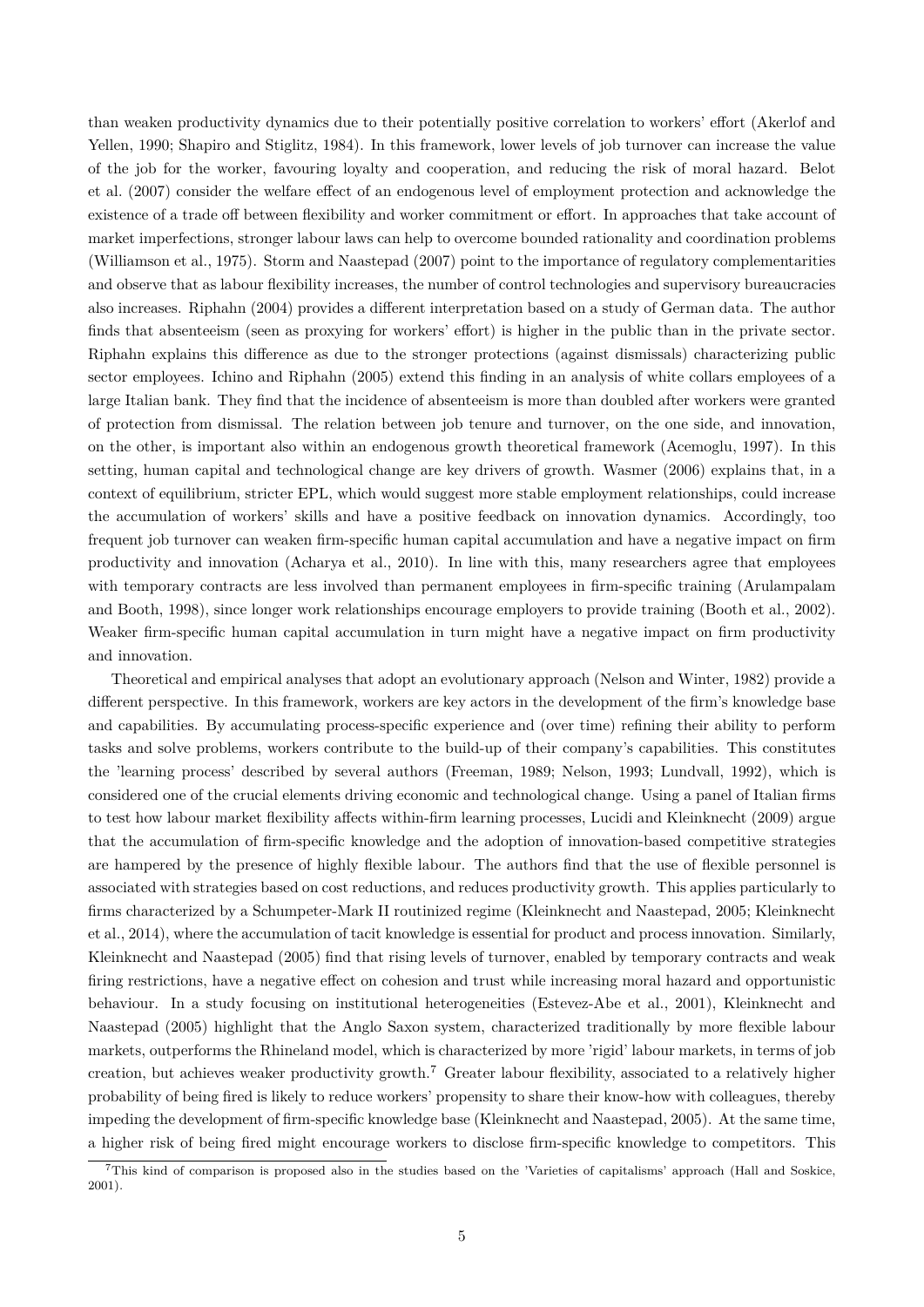can lead to a vicious circle in which employers exclude workers from decisions involving strategic information and workers reduce efforts to contribute to firm-specific knowledge accumulation. In addition, labour market flexibility can affect capital-labour relations. The introduction of a greater flexibility might reduce the relative bargaining power of labour due to the employment risk implied by the reduced protections against layoffs or the spread of temporary contracts. In this case, workers will be disinclined to criticize or disagree with managers, which could lead to bad management practices and damage to collective learning. Dosi et al. (1988) underlines the importance of collective learning in technologies where firms' dynamic capabilities depend also on the ability to react to the environment. Cooperation between employers and employees, and the latter's active contribution to knowledge accumulation are crucial for a firm's adaptation and resilience to external shocks. In this sense, the dynamic interplay between workers and organizational practices within firms is addressed in Lazonick's description of the "innovative enterprise" (Lazonick, 2005).<sup>8</sup> More recently, the notion of employee driven innovation has been proposed. This refers to innovation promoted by "multi skilling employees", performing job rotation schemes defined as High Performance Work Systems (HPWS) (Leoni, 2012). In this setting, compared to a human capital framework, workers are not just a production factor; they are a source of creativity (Amabile, 1988). Supporting this proposal, several empirical works show that practices related to the functional flexibility of employees (autonomy, team working, quality circles, suggestion schemes, etc.) are related positively to organizational innovativeness (Michie and Sheehan, 2003; Kleinknecht et al., 2009), but do not complement numerical flexibility, given the potential conflict among different types of workers (Arvanitis, 2005). Interestingly, this result is acknowledged also by authors who detect a negative effect of EPL, such as Scarpetta et al. (2002).

Another strand of literature, that is in line with the approach of this paper, consists of empirical studies of the relationship between numerical flexibility and innovation using temporary contracts to proxy for labour flexibility. Overall, the effect of temporary contracts on innovation and productivity depends on the reason for their use (Arvanitis, 2005). Some scholars observe the presence of non-linear consequences of short term contracts according to their relative contractual weight in the total workforce employed in the unit under scrutiny (Altuzarra and Serrano, 2010; Hirsch and Mueller, 2012). Others highlight a persistent deterrent impact of temporary employment on innovation dynamics. In a recent study of Italian firms, Franceschi and Mariani (2015) show that innovation - measured both by the probability of submitting an annual patent application and by the number of applications per year - decreases when the share of temporary worker rises. This result is explained as firms' short term maximization behaviour. A similar result is found by Lucidi and Kleinknecht (2009), where innovation is taken as a hidden determinant of productivity. Overall, the literature investigating the relationship between innovation and labour flexibility is at an early stage, but one stylized fact can be defined: the magnitude and direction of the flexibility-innovation nexus depends strongly upon the firm's and industry's technological characteristics and technological regimes. Kleinknecht and Naastepad (2005) pioneered these analyses, focusing mostly on firms and adopting a 'Schumpeterian' approach. Kleinknecht and Naastepad (2005), Kleinknecht et al. (2014) and Wachsen and Blind (2016) find that the impact of labour market flexibility impacts differs according to whether the prevalent technological regime is Schumpeter Mark I or Mark II (see above). In the first case, innovation tends to be disruptive and accumulated firm-specific knowledge is less relevant. In the case of Schumpeter Mark II, historically accumulated firm specific (and tacit) knowledge is crucial. In the context of the introduction of product innovations (the type mostly associated to Schumpeter Mark II regimes), workers' creativity based on their on-the-job specific experience is key to the process of technological change. In such environments, Kleinknecht et al. (2009) argue that enduring labour relationships, trust and cooperation between employers and employees, are fundamental ingredients to increase firms' innovative performance. These

<sup>&</sup>lt;sup>8</sup>We need to distinguish between functional flexibility and numerical and wage flexibility. The former is based on the possibility for workers to assume different roles and responsibilities within the same firm (for a seminal distinction see Beatson, 1995). This internal mobility can facilitate cooperation, increase workers' motivation and engender trust. In a context of incomplete contracts and bounded rationality, employees' participation can facilitate the solution of problems and promote a trial error learning process (Lorenz, 1999).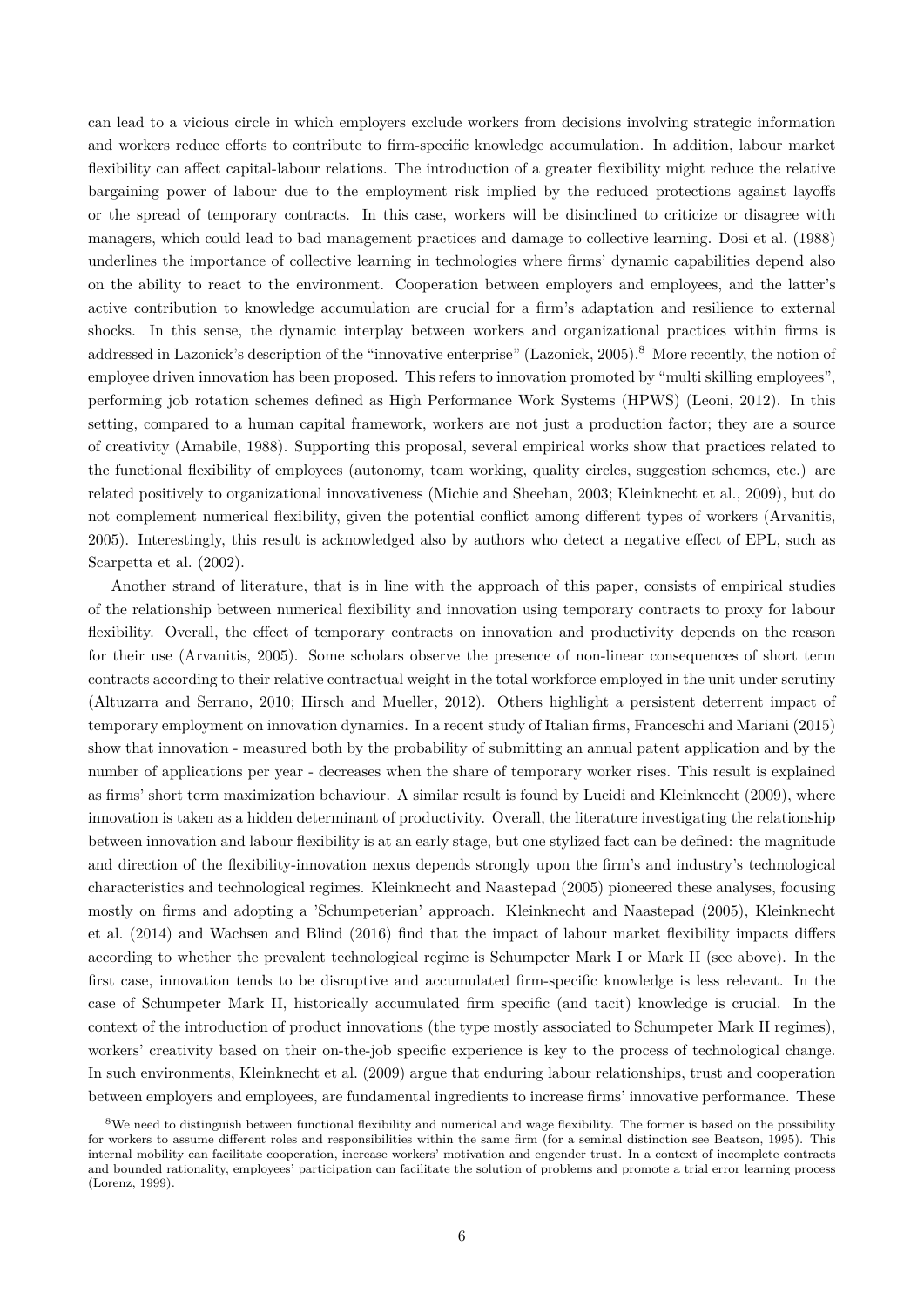arguments are significantly in line with the hypotheses made in in the efficiency wage literature (Akerlof and Yellen, 1990). Looking at workers' productivity, the efficiency wage theory hypothesizes that workers' effort is correlated positively to wage levels. Therefore, paying higher than the market-clearing wage will benefit both parties (i.e., both firms and workers) through a productivity-enhancing effect. Overall, work environments protecting workers from uncertainty about job duration and wage levels, and promoting trust and cooperation in the workplace, are expected to push product innovation, particularly in organizations that rely on the accumulation of firm-specific knowledge. Few contributions have explored this linkage at the industry level. Trying to fill this gap, we explore the flexibility-product innovation nexus examining manufacturing and services industries in the five major EU economies (France, Germany, Italy, Spain and the Netherlands). We contribute to the literature in various ways: i) we test whether sectors characterized by relatively higher degrees of flexibility display a different innovation dynamics from that observed in other industries; ii) we check the extent to which the relationships emerging at the aggregate level change when we control for an industry's technological intensity (medium-high vs low tech industries classified according to the Peneder taxonomy) and innovation regimes (Schumpeter Mark I vs Mark II industries classified according to Kleinknecht et al. (2014)'s taxonomy; iii) using the OECD's EPL index, we investigate how country-level heterogeneities interact with sectoral technological characteristics in shaping the relations under investigation.

### **3 Data, main variables and descriptive evidence**

#### **3.1 Sources and main variables**

The empirical analysis builds upon a set of independent data sources. Information on economic performance - stemming from the World Input Output Database (WIOD) - are merged with information on innovation dynamics - drawn from four rounds of the Community Innovation Survey (CIS) - and on temporary employment - Labour Force Survey (LFS) database. The analysis focuses on 21 manufacturing and 17 service industries - 2 digit NACE Rev.1 classification - observed in France, Germany, Italy, the Netherlands and Spain over the period 1998-2012.<sup>9</sup> The main variables used in this analysis are reported in Table 1. Industries' innovation output is proxied by the share of firms introducing new products<sup>10</sup>; while R&D expenditure per employee proxies the innovative input. The use of temporary contracts is captured by the share of temporary employees over total (sectoral) employment - this variable is computed for the whole sectoral workforce and separately for young employees  $(15-34).^{11}$  In addition, we include a variable reporting the sectoral average firm size accounting for industries' market structure and the change in value added capturing economic dynamics. Furthermore, we consider technological intensity of sectors by including, alternatively, the knowledge "cumulativeness" indicator stemming from the Peneder's classification and the Herfindahl-Hirschman index built on firm/sectoral intangible assets intensity.<sup>12</sup> Regarding labour market institutions, the OECD's Employment Protection Index for each considered country is also included. Finally, a set of country dummies is plugged in to control for country-level heterogeneity.<sup>13</sup>

<sup>9</sup>To enable comparison, the innovation and employment variables taken respectively from CIS6 and LFS were converted into Nace Rev.1 using the conversion matrix proposed in Perani and Cirillo (2015).

<sup>10</sup>According to CIS metadata, "Product innovative enterprises" are those who introduced new or significantly improved goods and/or services with respect to their capabilities, user friendliness, components or sub-systems. Changes of a solely aesthetic nature and the simple resale of new goods and services purchased from other enterprises are not considered as innovation.

 $11$ Note that the Eurostat definition of temporary contracts refers to employees on temporary contracts "that declare themselves as having a fixed term employment contract or a job which will terminate if certain objective criteria are met, such as completion of an assignment or return of the employee who was temporarily replaced". Lisi and Malo (2017) emphasize that the Eurostat definition of temporary employment does not allow to distinguish between fixed-term contracts and temporary agency workers. <sup>12</sup>The Herfindahl-Hirschman index is built using AMADEUS firm-level data.

<sup>13</sup>Descriptive statistics for the main variables are provided in the Appendix - see Table 5.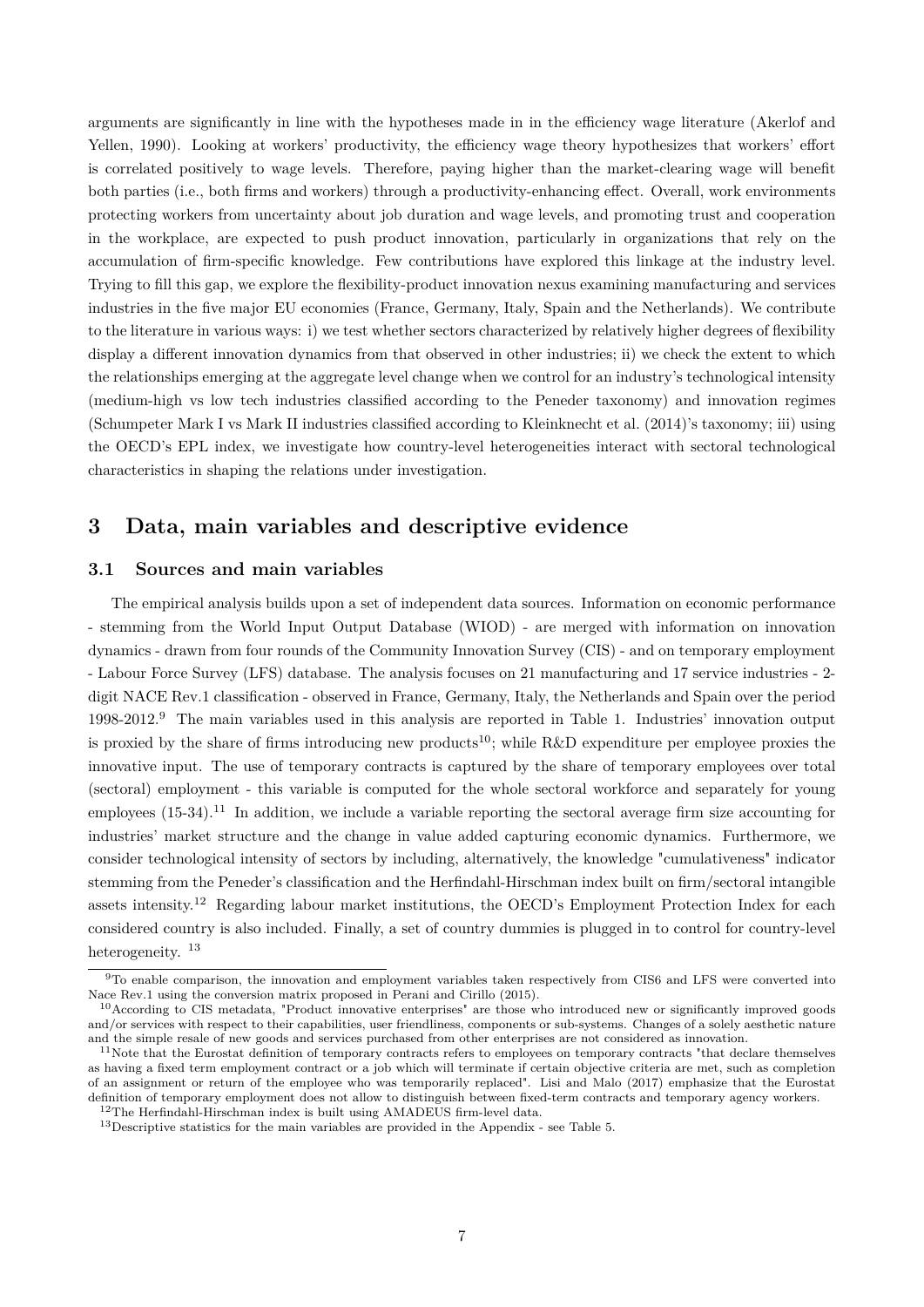| Table 1: Main variables |  |  |  |  |
|-------------------------|--|--|--|--|
|-------------------------|--|--|--|--|

| Variable                                   | Description                                                                     | Unit                        | Source         | Period covered |
|--------------------------------------------|---------------------------------------------------------------------------------|-----------------------------|----------------|----------------|
| New products                               | Share of firms introducing a product new to them and to the market              | Share                       | CIS            | 1998-2012      |
| New products and processes                 | Share of firms introducing products and processes new to them and to the market | Share                       | CIS            | 1998-2012      |
| R&D                                        | Sectoral R&D expenditure per employee                                           | Thousands euro per employee | <b>CIS</b>     | 1998-2012      |
| Firm size                                  | Average number of employees in firms                                            | Absolute value              | CIS            | 1998-2012      |
| Value added                                | Sectoral value added                                                            | Compound rate of change     | <b>WIOD</b>    | 2000-2012      |
| Share of temporary employees               | Share of temporary employees over total employees                               | Share                       | LFS            | 2002-2010      |
| Share of temporary employees (15-34 years) | Share of temporary employees (15-34) over total employees                       | Share                       | LFS            | 2002-2010      |
| Herfindahl index                           | Herfindahl index on firm value intangible assets                                | Index                       | <b>AMADEUS</b> | 2002-2010      |
| Peneder classification                     | Low, Med, High Cumulativeness                                                   | Categorical variable        |                | time invariant |

### **3.2 Technological heterogeneity of sectors: the Herfindahl-Hirschman index and the Peneder taxonomy**

The relationship between technological change and temporary employment might not be homogeneous across sectors. Indeed, sectors display strong differences with respect not only to their production process and technological characteristics but also concerning the skill level of the workforce. In this article, we build on Kleinknecht et al. (2014)'s distinction between two different models of knowledge accumulation and innovation at the sectoral level. We distinguish between an 'entrepreneurial' (or garage business) and a 'routinized' model of innovation characterized by a differentiated role of internal knowledge as an innovation input. The two models are respectively defined Schumpeter Mark I and Schumpeter Mark II (Kleinknecht and Naastepad, 2005, p.2). The Schumpeter Mark I model or "garage business innovation" includes starters in high-tech, niche players in contexts of turbulent competition, and creative destruction; the "routinized innovation" model, or Schumpeter Mark II, includes mature firms with professional R&D laboratories often working in contexts of monopolistic competition or oligopolies where a stable hierarchy of dominant innovators persists. The two regimes are characterised also by different knowledge accumulation processes: in Schumpeter Mark I, general and easily available knowledge is pivotal to support innovation; in Schumpeter Mark II - featured by high barriers to competitors -, innovation-related knowledge is firm-specific, accumulated over time and idiosyncratic due to its linkage with workers and entrepreneurs' experience. These two technological regimes are associated with different types of labour market institutions: Schumpeter Mark I industries are more likely to hire from the external labour markets, while Schumpeter Mark II industries rely mostly on internal labour markets where insiders are well-protected. Such heterogeneity is linked to the differentiated role played by internal knowledge. In the Schumpeter Mark I case, the scarce relevance of tacit and firm-specific knowledge accumulation matches with a high turnover rate and a widespread use of temporary employment. In the Schumpeter Mark II case, where internally accumulated knowledge is crucial to develop new products and processes, industries rely mostly on internal labour markets where insiders are well-protected. To identify such heterogeneity in technological regimes we adopt to different strategies: first, we build an index capturing the degree of concentration of intangible assets (Herfindahl-Hirschman index); second, we rely on the Peneder's indicator of knowledge "cumulativeness". To build the Herfindahl-Hirschman index, we rely on firm-level information from the AMADEUS database reporting information on intangible assets for 21 million companies across Europe. Comparability of enterprises is ensured by national industry codes. Intangible assets in the AMADEUS dataset include operational assets that lack physical substance, such as patents, copyrights, trademarks, franchises and goodwill. As a result, this measure of concentration might work as a valuable proxy to distinguish industries between Schumpeter Mark I and Mark II's regimes.

The Herfindal-Hirschman indicator is computed as follows. Every industry receives a value on a continuous scale between 0 (perfect dispersion of intangible assets) and 1 (perfect concentration of intangible assets). Values closer to zero indicate a Schumpeter Mark I garage business model while values closer to 1 indicate a Schumpeter Mark II model. In order to check the consistency of the measures adopted, Table 6 in the Appendix reports the ranking of sectors according to the highest concentration score in intangible assets. The concentration index is strongly correlated - at the 5% significance level - with the share of firms introducing both product and process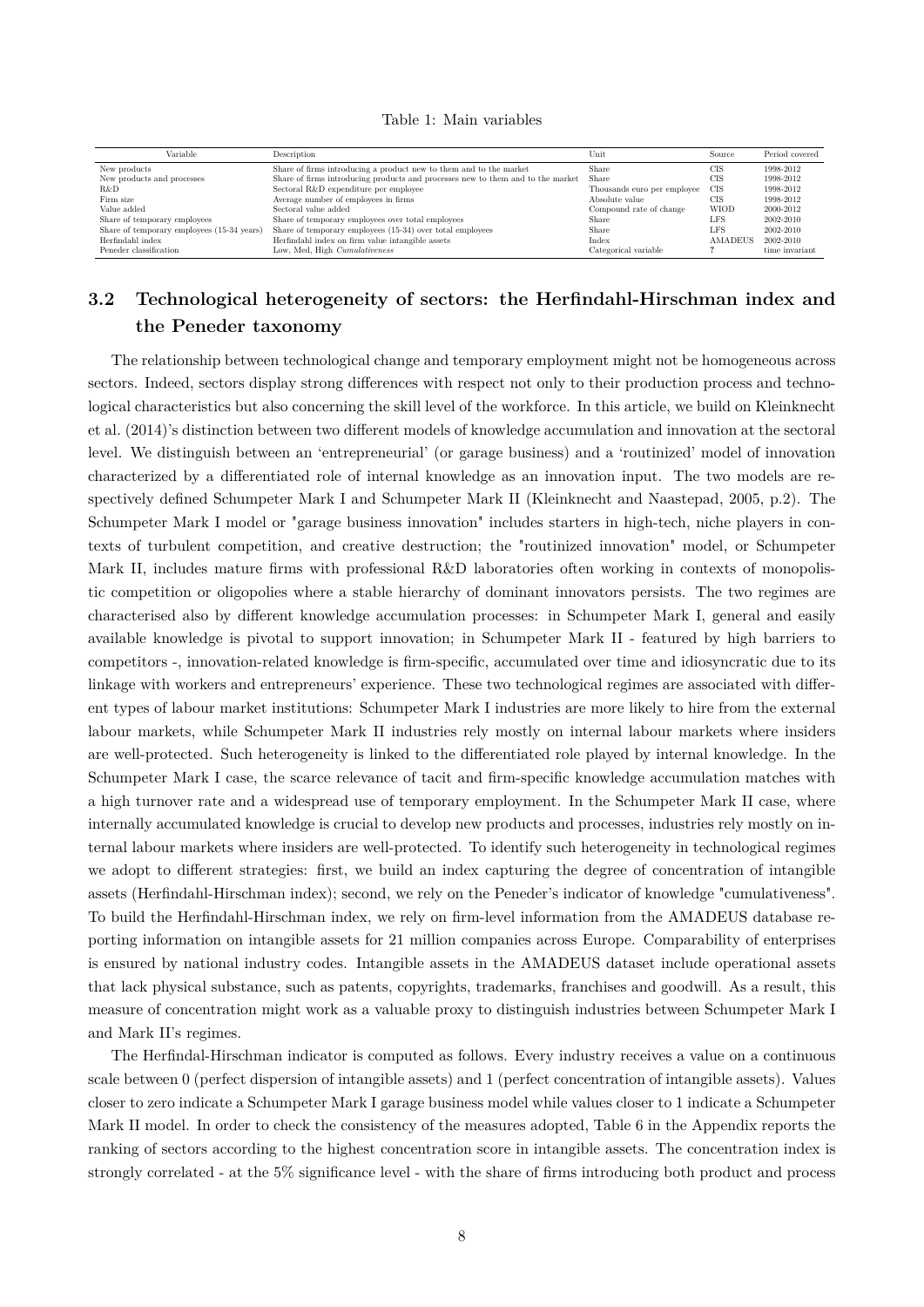innovations  $(0.21^*)$  and exclusively product innovations  $(0.22^*)$ , but is not significantly correlated  $(0.07)$  to the amount of R&D expenditure per employee. As expected, the degree of concentration of intangible assets is higher in larger firms.

As argued, the second measure adopted to capture sectors' heterogeneity in terms of (innovation-related) knowledge intensity relies on the Peneder (2010)'s classification. The Peneder's classification characterizes sectors according to the following four dimensions: 'creative' and 'adaptive response' to technological changes, technological opportunities, appropriability conditions and cumulativeness of knowledge. More specifically, sectors are ranked according to the prevailing behaviour of firms in terms of creative versus adaptive knowledge generation, intramural R&D versus external acquisition of R&D, appropriability conditions such as patents and other formal and strategic protection methods and cumulativeness of knowledge. For the so-called creative firms, internal sources of innovation (and knowledge) are more important than external sources, while in adaptive firms, external sources prevail. <sup>14</sup> In this analysis, we classify sectors focusing on the relative importance of internal knowledge as a driver of innovation. Relying on the 'degree of cumulativeness' as defined by Peneder (2010), we introduce a categorical variable assuming value 1 if sectors display 'high-cumulativeness', 2 in the case of 'medium-cumulativeness' and 3 in the case of 'low-cumulativeness'. Such ranking refers to the (relative) ability of firms and industries in creating new knowledge and generating innovations relying on their historically accumulated knowledge stock (Peneder, 2010). Therefore, high-cumulativeness industries are expected to more intensively rely on their existing knowledge-stock and to benefit more from increasing returns to knowledge creation as compared to medium and low-cumulativeness ones. (Marlerba and Orsenigo, 1993). The ranking of sectors in terms of innovation expenditure, share of firms declaring to introduce product or process innovations and the cumulativeness criteria stemming from the Peneder's taxonomy is shown in figure 1. The detailed list of sectors according to the Peneder's "cumulativeness" criteria is presented in Appendix table 7 .



Figure 1: Share of product innovators, innovators and expenditure in R&D by "Cumulativeness"

As figure 1 shows, sectors classified as 'high-cumulativeness' are characterized by a relatively higher shares of firms declaring to introduce product and product and process innovations. Similarly, the (average) R&D expenditure per employee is higher in high-cumulativeness sectors as opposed to med and low-cumulativeness

 $14$ The Peneder (2010)'s measure of cumulativeness is based on two CIS questions: the first regarding the relative importance of internal versus external sources of information; the second classifies firms depending on whether the firm appears to be a technological leader or follower. Therefore, high-cumulativeness sectors are those ones where firms are classified as "creative" in terms of technology development and internal sources of knowledge are important as well as external sources. High-cumulativeness sectors are also those where "adaptive firms" - namely firms adopting technology from outside - acquire knowledge from external sources. Conversely, sectors are classified as low-cumulativeness if creative firms relying on external sources of information prevail, or if adaptive firms relying equally on internal and external sources of information dominates. The main idea is that if knowledge is highly cumulative, creative firms closer to the technological frontier will more "heavily rely on their own sources of information. Conversely, adaptive firms - more distant from the technological frontier - will have to acquire knowledge for their innovation activities from external sources" (Peneder, 2010, p. 327)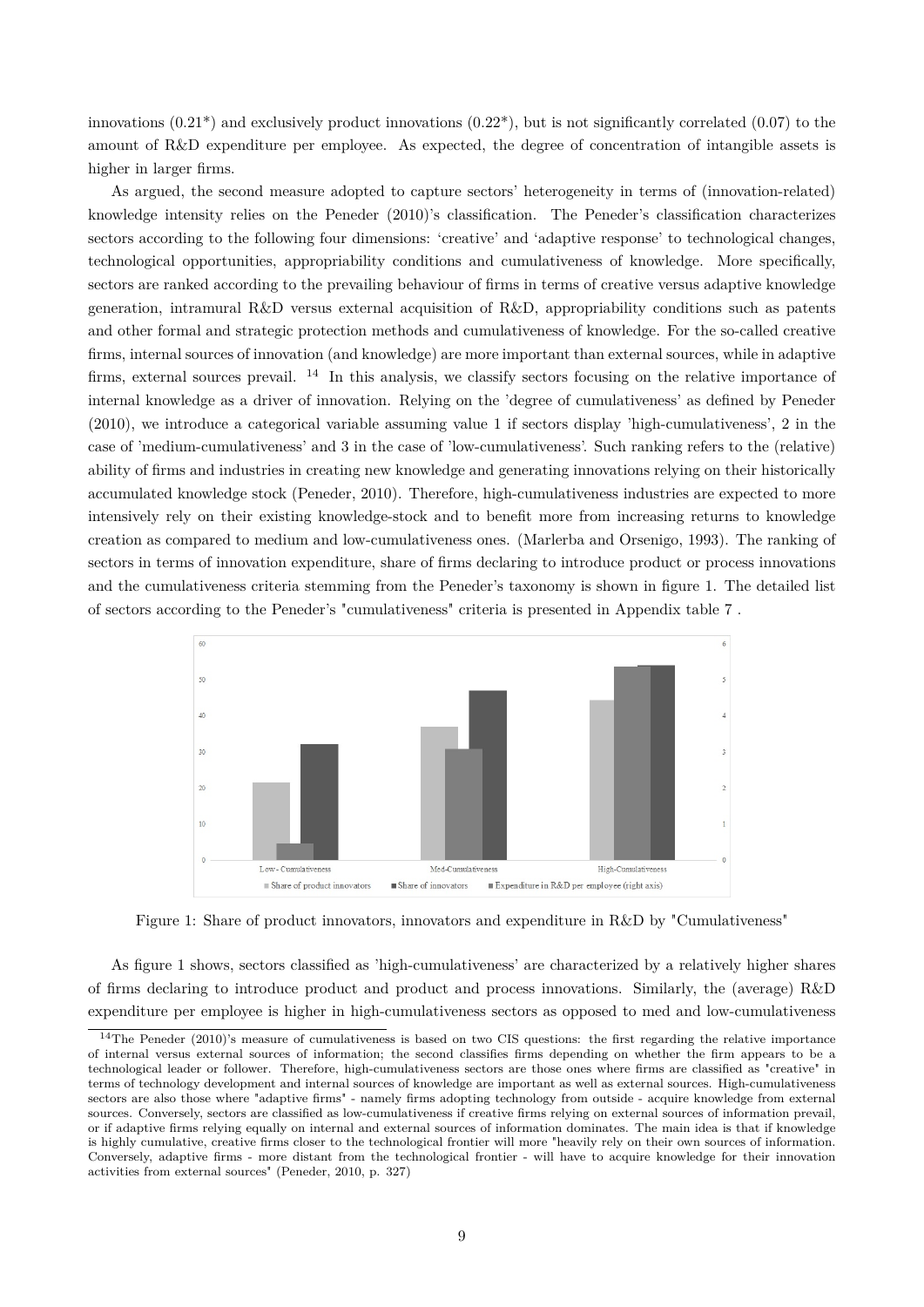ones.<sup>15</sup>

#### **3.3 Descriptive evidence**

In what follows, we provide a preliminary description of our main variables focusing on the relationship between the share of temporary employees and industries' technological intensity - proxied by both the Peneder classification (cumulativeness of knowledge) and the Herfindahl index. Figure 2 highlights the heterogeneity in the distribution of temporary contracts across countries and sectors, along two dimensions. The first concerns country-level differences which are likely to reflect heterogeneities in terms of institutional setting.<sup>16</sup> The second dimension relates to technological heterogeneity classifying industries according to the Peneder (2010)'s classification illustrated above - low, med and high "cumulativeness" sectors. In almost all countries, a sort of polarization emerges- except for the Netherlands- with high shares of temporary employment in both high and low "cumulativeness" sectors. This evidence might be explained pointing to two distinct 'types' of external flexibility. The first type may characterize high-tech sectors employing significant shares of high-skill workers (often having managerial positions) likely to have temporary contracts due to frequent carrer-upgrading related job turnover. The second type refers to organization prevalently employing low-skilled workers exposed to intense turnover due to high substitutability of their skills. This polarization in terms of 'types of flexibility' is quite evident in Germany, France and Italy. In Germany, however, the share of temporary jobs in high "cumulativeness" sectors is high as much as the share of temporary jobs in low "cumulativeness" sectors, while the reverse applies to Spain and the Netherlands, where the share of employees on short-term contracts is higher in low "cumulativeness" industries. The coexistence of these two typologies of temporary employment (2) opens the debate on the differentiated effects of "precariousness" on innovation when industries structural and technological heterogeneities are explicitly accounted for. This descriptive outcome is attributable to different reasons, some of which are related to country specificities, and others to the different types of temporary contracts observable in advanced sectors, where a degree of labour mobility may be related to workers' professional decisions rather than being the result of the firm's strategy to reduce labour costs.

Figure 3 depicts the relationship between temporary employment and new products. The scatter plot distinguishes between countries and macro-sectors according to the Peneder classification (cumulativeness dimension), and distinguishes the degree of concentration of intangible assets expressed by the Herfindahl index, proxied by the size of the bubbles. We observe a generally negative relationship between the two variables. In particular, high and medium-cumulativeness sectors show, on average, a relatively higher share of product innovating firms and a relatively lower share of temporary jobs - this is particularly true in Germany and the Netherlands. In Spain, in turn, the country-level effect seems to prevail given the significant share of temporary employees even in high and medium-high cumulativeness sectors. Overall, industries located in Central-Northern Europe - Germany, France and the Netherlands - have a significantly larger share of product innovators, while Southern European industries - in Spain and Italy - have a higher number of temporary contracts. The average share of temporary contracts is, respectively, 11.12% and 16.25%.

The geographical heterogeneity emerged so far is in line with the evidence reported in Celi et al. (2017). The relative weight of temporary contracts is higher in the South than in Central-Northern Europe. Taken together, this evidence sheds lights on the structural divergence between these areas in relation to both innovativeness and labour market configuration. The econometric analysis that follows aims explaining whether differences in terms of labour market characteristics - i.e. relative intensity in the use of flexible contracts - are and to what

<sup>&</sup>lt;sup>15</sup>Note that, in this paper, we cluster sectors according to their technological features provided by the Schumpeter and Peneder characterizations (cumulativeness criteria). Thus, our approach differs from Lisi and Malo (2017) where sectors are ranked on the basis of technology-related employees' characteristics - such as the share of workers with a tertiary education or the share of workers engaged in science and technology tasks.

For instance, Spain has the highest shares of temporary employment - almost double that in Germany, France, Italy and the Netherlands. This holds for all Spanish sectors and is probably due to the deep and generalized labor market 'flexibilization' recently put forth in that country.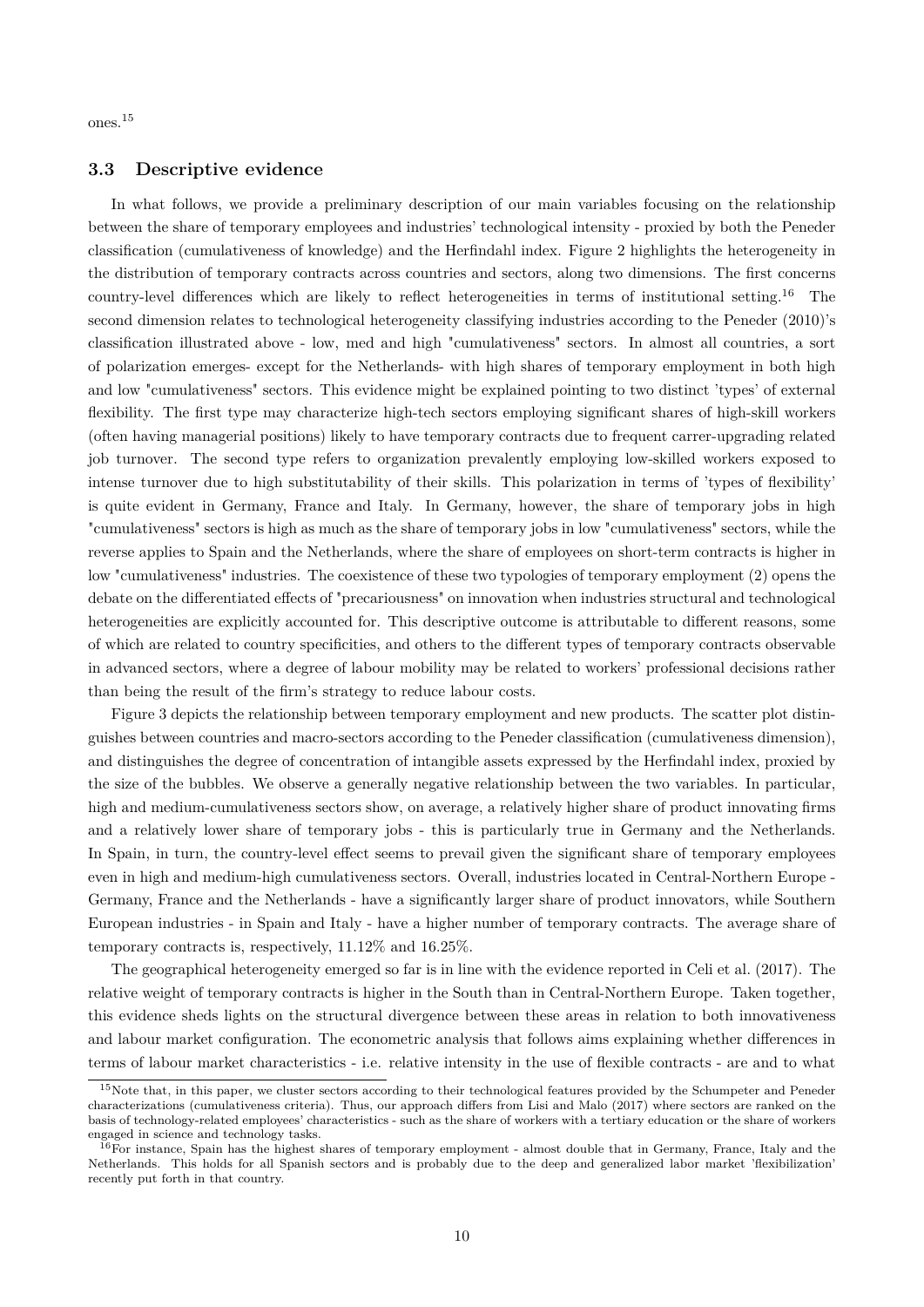

Figure 2: Temporary employment by cumulativeness regimes of sectors and countries



Figure 3: Temporary employment and product innovators by concentration of intangible assets Note: the diameter of the circles relates to the value of the Herfindal-Hirschmann index on intangible assets while the labels refer to the country-Peneder cumulativeness indicator pairs (LC=low cumulativeness, MC=medium cumulativeness and HC=high cumulativeness)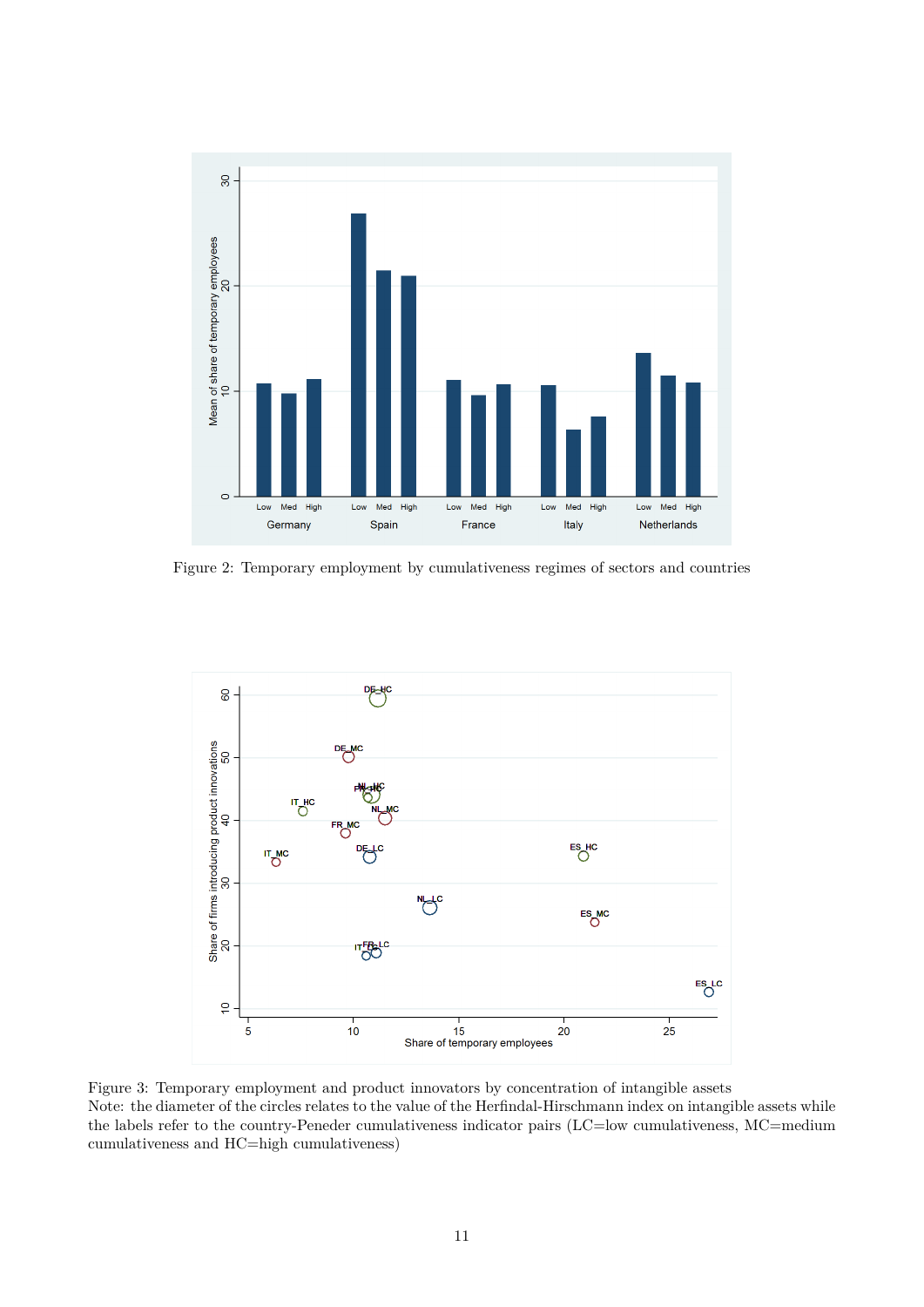extent behind the (observed) divergent innovative performance of European industries.

#### **4 Econometric strategy and results**

#### **4.1 Empirical strategy**

The aim of this work is to investigate, empirically, the relationship between the introduction of new products and the share of temporary jobs accounting explicitly for industries' technological and institutional heterogeneities. Formally, the relationship between innovation and temporary employment can be written as follows:

$$
Share of ProdInnov_{ijt} = b_0 + b_1\ \text{ShareTemp}_{ijt} + b_2\ \text{Techn}_{ijt} + b_3\ \text{ShareTemp}_{ijt} * \text{Techn}_{ijt} + b_4\ X_{ijt} + b_5\ Z_{ijt} + b_6\ \text{EPL}_{jt} + \epsilon_{ijt}
$$
\n
$$
\tag{1}
$$

where the share of firms introducing product innovations *ShareofProdinnov<sub>ijt</sub>* in sector *i* at time *t* in country *j* is regressed against the share of employees with temporary contracts  $ShareTemp_{iit}$ , the share of employees with University degree  $X_{ijt}$ , a set of industry-level controls  $Z_{i}jt$  (value added growth, lagged expenditure per employee in R&D) and an 'institutional variable' - the EPL (*Employment Protection Index*) - varying only by country and over time. In order to consider explicitly the heterogeneity of sectoral patterns, we introduce a proxy for technological intensity *T echjit* using, alternatively, a dummy reflecting the cumulativeness regime of sectors based on the Peneder (2010)'s taxonomy - low, med, and high-cumulativeness; and a continuous variable reporting the value of the Herfindahl index built on firms' intangible assets data. To identify the impact of industries' technological heterogeneity on the temporary employment-new products relationship we test two distinct specification in which our technological indicators - i.e. the Peneder-based and the Herfindal-Hirschman index - are interacted with the share of temporary jobs. In this way, we can test whether magnitude and direction of the investigated relationship change according to sectoral technological peculiarities.

The time structure of the empirical model is the following. We rely on long lags (3 years) to reduce variables' autoregressive character as well as to control for time/sectoral fixed effects. To soften potential endogeneity problems, we use all regressors at their first lag; in the case of variables expressed in shares, we use the first year of the period. Thus, risk of simultaneity-related endogeneity is reduced considerably and the consistency of the estimation is strengthened. The panel has the following periodization. Innovation variables are drawn from four CIS waves: CIS 3 (1998-2000), CIS 4 (2002-2004), CIS 6 (2006-2008) and CIS 8 (2010-2012); the economic variables are computed (compound average annual rates of variation) for the periods 2000-2002, 2004- 2006 and 2008-2010; data on labour contracts (share of temporary employees) and share of workers with a university degree refer to the periods 2002, 2006 and 2010.<sup>17</sup> All the economic variables are deflated using the sector-specific value added deflator from WIOD (base year 2000), corrected for purchasing power parities (using the index provided in Stapel et al. (2004)). Following Guarascio et al. (2015) and Cirillo (2016), we compute compound annual growth rates to approximate the difference in log, for all the economics variables.

#### **4.2 Results**

Table 2 reports the results of Model 1's different specifications. In almost all the reported regressions, the coefficient associated to the share of temporary workers is negative and significant<sup>18</sup>, suggesting that - on average and holding other factors constant - industries displaying a relatively higher share of temporary jobs

<sup>&</sup>lt;sup>17</sup>We end up with a three-period time structure. The share of product innovators observed in 2002-2004, 2006-2008 and 2010-2012 is regressed on the share of temporary employment registered in 2002, 2006 and 2010. The other controls (average firm size, expenditure in R&D by employee, sectoral change in value added) are included into the model according to the following periods: 1998-2000, 2002-2004, 2006-2008 for technological variables, 2000-2002, 2004-2006 and 2008-2010 for value added.

 $18$ It loses its significance in regression (5), where we introduce the interaction term with the Peneder technological dummy and in regression (7) where we introduce a dummy for Southern Europe.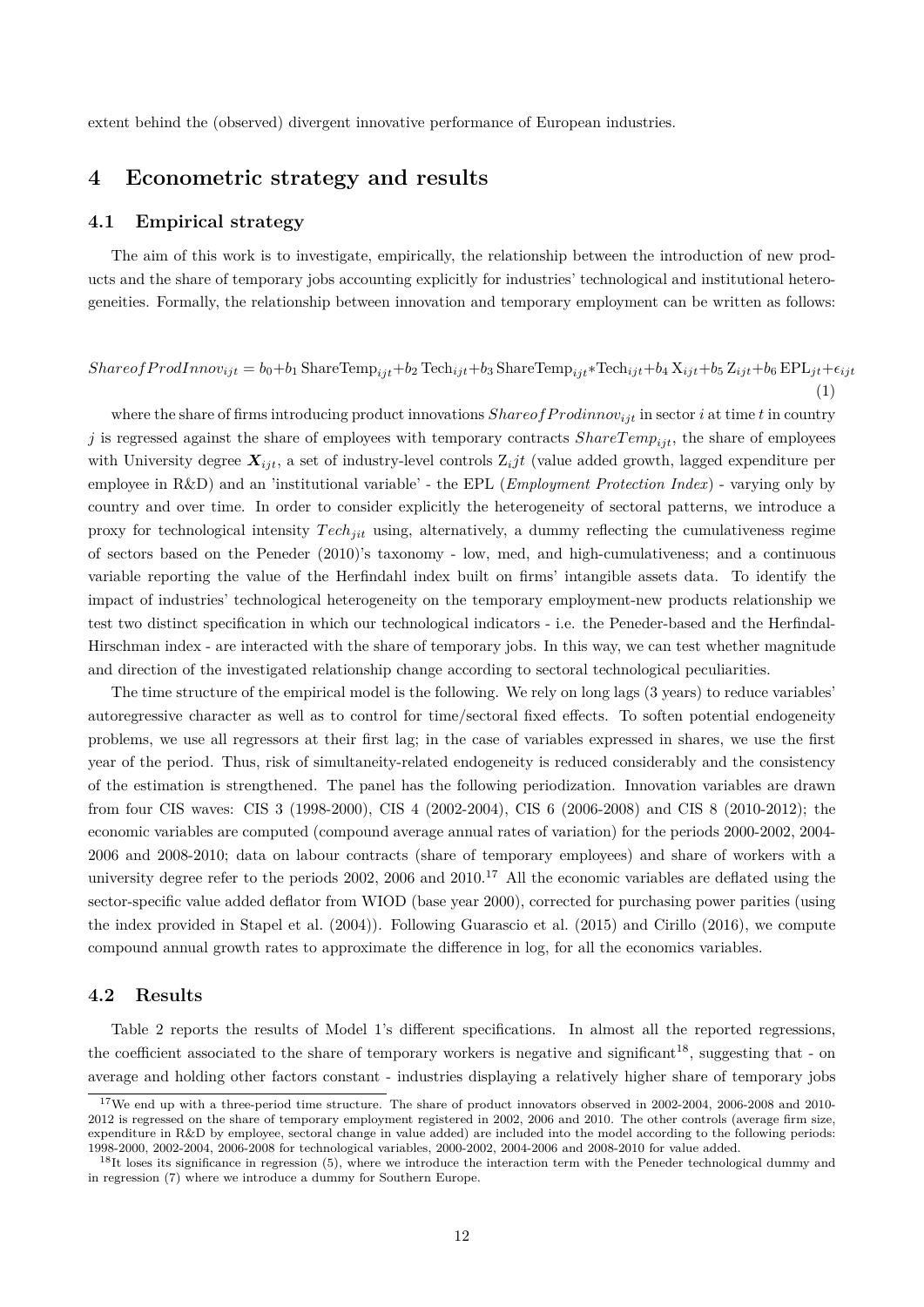are characterized by a comparatively lower share of firms introducing new products. Turning to the impact of labor market 'rigidities' - regression (2) of table 2 -, it turns out that the EPL variable is always positive and significant, pointing to the presence of a positive correlation between the degree of labour protection and the introduction of new products. In regressions (3) and (4) of Table 2 we explicit technological regimes, using respectively the Peneder (2010)' cumulativeness classification and the Herfindahl index.<sup>19</sup> In the first case (3), we observe that the estimated coefficients of both values (medium and high-cumulativeness) are significant and positive. This suggests that creative sectors, are comparatively more intensive in terms of product innovation as opposed to low-cumulativeness ones where internal knowledge has a marginal role. A similar outcome is obtained in regression (4), where we use the Herfindahl index. Also in this case, we find a positive and significant coefficient. This suggests that as concentration of intangible assets increases, the probability of introducing new products rises as well. These results are in line with our previous reasoning on the role of knowledge and technological regimes. As a further step, we investigate the potential presence of a differentiated impact of temporary employment according to sectors' technological regimes. This is done interacting, alternatively, the share of temporary workers with both Peneder (2010)'s variable categories (medium and high-cumulativeness) as well as with the Herfindal-Hirschman indicator of intangible assets intensity. We obtain different results. In the case of regression (5), including the Peneder dummy for medium and high level of cumulativeness, there are no statistically significant interactions; also in regression (6), where we consider the Herfindal index, the coefficient of the interaction term is negative but statically insignificant. However, the interaction between share of temporary employees and the high-cumulativeness category is negative and significant. This seems to suggest that a relatively intense use of temporary work is associated with a weak dynamics of product innovation even in creative sectors where internal knowledge and organisational routines are crucial for the development of new products and processes. Looking at the other controls, we observe that the coefficient of R&D expenditure is always positive and significant, consistently with standard theories according to which R&D is a key input for marketable innovation. In relation to the role of skills, we find that the coefficient of the share of highly educated workers is positive and significant in four out of eight specifications (columns 2, 4, 6 and 8), confirming the strong correlation between (high) skills and innovation.

Table 3 presents the same model with the focus switched on young temporary workers (15-34 years old). We choose the 15-34 years cohort since the latter has been the most affected by the spreading of temporary employment in Europe (Cirillo et al., 2017). This variable is computed as the ratio between the share of young workers with a temporary contract over the total 15-34 employment at the sectoral level, representing a measure of the degree of flexibility among young workers. The coefficient of the share of temporary employment is always negative and generally (apart from regressions (5) and (7)) significantly different from zero. The coefficient of EPL is positive and significantly different from zero confirming the whole sample model results. The medium and high-cumulativeness categories are always positive and statistically different from zero, as already emerged in table 2. Concerning the interaction terms, we obtain a result similar to the one observed previously. Indeed, all coefficients are negative and when we interact the share of temporary employment with the high cumulativeness dummy, the coefficient is again statistically significant.

Table 4 presents the results using a more general measure of innovation as dependent variable: the shares of firms declaring to have introduced both a product and a process innovation. We performed this further set of regressions to check whether our results are 'product innovation specific' or contrarily apply also to process innovation. Our main findings are supported. The coefficient associated to temporary workers is always negative and almost always significantly different from zero; the coefficients of both intangible assets concentration and cumulativeness levels are positive and significantly different from zero, as well as the interaction term of temporary employment with high cumulativeness Peneder index. Appendix Table 8 and Table 9 reports the results controlling for the institutional setting of different countries, weighting the share of temporary

 $^{19}$ As explained, the Peneder (2010)'s is a categorical variable thus the coefficients associated to the high and low-cumulativeness modality are interpreted in relation to the omitted one (low-cumulativeness).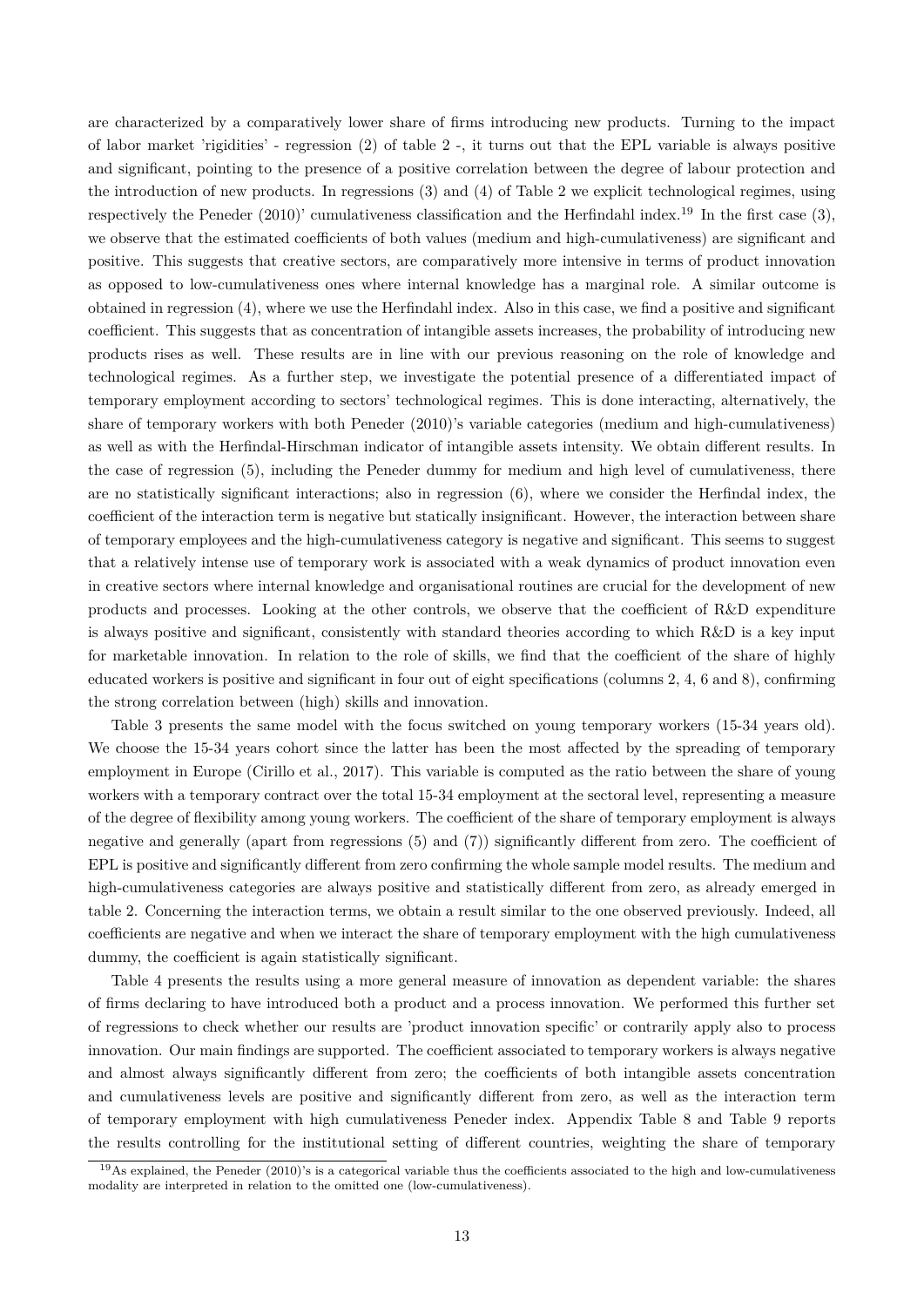employment by the EPL index. Our objective is to consider the specific case of Spain, where the overall index is already low<sup>20</sup>. In this case, the share of temporary workers does not fully capture the concentration of precarious jobs. The weighted procedure allows us to partly control potential bias. Even in this case, we obtain similar and even stronger results for all the main variables investigated.

 $20$ The case of Spain is counter-intuitive since the country experienced the highest level of short term contracts from eighties. With the Workers' Charter reform in 1984, that essentially allowed the use of temporary contract for any kind of job and without specific constraints, the demand of temporary jobs significantly rose well before the other countries and remained high.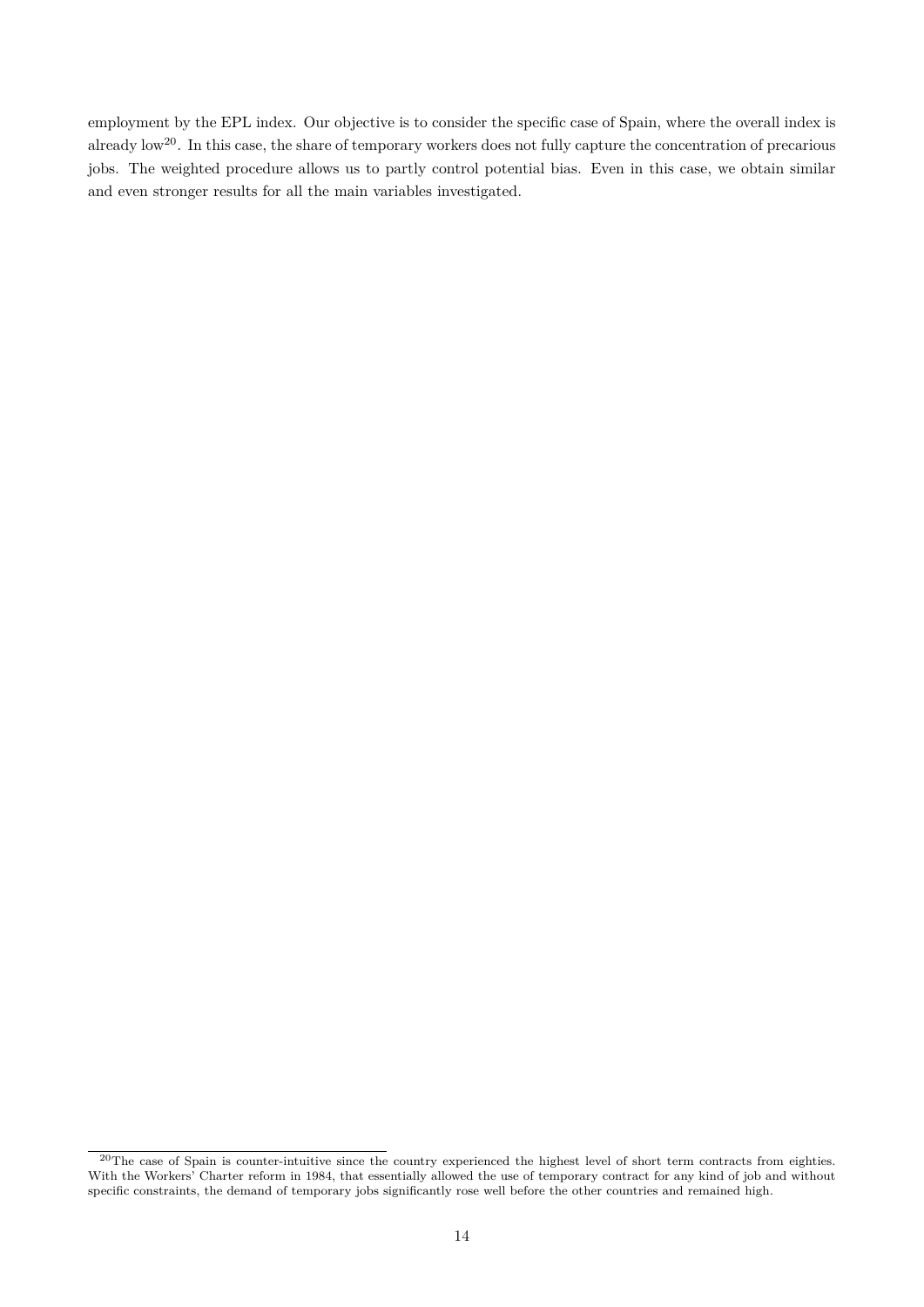|                                                | $\overline{(1)}$ | $\overline{(2)}$            | $\overline{(3)}$                 | $\overline{(4)}$ | $\overline{(5)}$                               | $\overline{(6)}$ | $\overline{(7)}$ | $\overline{(8)}$ |
|------------------------------------------------|------------------|-----------------------------|----------------------------------|------------------|------------------------------------------------|------------------|------------------|------------------|
|                                                |                  |                             |                                  |                  | Share of firms introducing product innovations |                  |                  |                  |
| Average firm size (lagged)                     | $-2.122$         | $-1.585$                    | $-2.680$                         | $-3.354$         | $-2.608$                                       | $-3.738$         | $-2.876$         | $-3.748$         |
|                                                | $(-1.18)$        | $(-0.84)$                   | $(-1.17)$                        | $(-1.61)$        | $(-1.14)$                                      | $(-1.73)$        | $(-1.20)$        | $(-1.72)$        |
| Expenditure in R&D per employee (lagged)       | $2.203***$       | $2.087***$                  | $1.793***$                       | $2.044***$       | $1.665***$                                     | $2.029***$       | $1.574***$       | $2.025***$       |
|                                                | (8.69)           | (8.83)                      | (7.36)                           | (8.86)           | (6.79)                                         | (8.82)           | (5.91)           | (8.45)           |
| Rate of change of Value Added                  | 0.0554           | $-0.108$                    | $-0.0886$                        | $-0.0943$        | $-0.0868$                                      | $-0.0815$        | $-0.0743$        | $-0.0806$        |
|                                                | (0.35)           | $(-0.71)$                   | $(-0.57)$                        | $(-0.57)$        | $(-0.55)$                                      | $(-0.50)$        | $(-0.48)$        | $(-0.49)$        |
| Share of workers with tertiary education       | 0.119            | $0.189**$                   | 0.0375                           | $0.177**$        | 0.0657                                         | $0.185**$        | 0.0255           | $0.183**$        |
|                                                | (1.81)           | (2.92)                      | (0.50)                           | (2.65)           | (0.90)                                         | (2.80)           | (0.35)           | (2.81)           |
| Share of workers with temporary contracts      | $-0.908***$      | $-0.761***$                 | $-0.638***$                      | $-0.779***$      | $-0.206$                                       | $-0.615**$       | $-0.154$         | $-0.613**$       |
|                                                | $(-6.02)$        | $(-5.41)$                   | $(-4.16)$                        | $(-5.40)$        | $(-1.35)$                                      | $(-2.98)$        | $(-1.02)$        | $(-2.97)$        |
| Employment Protection Index                    |                  | $16.87***$                  | $15.84***$                       | $13.23***$       | $16.06***$                                     | $13.69***$       | $13.91***$       | $13.57***$       |
|                                                |                  | (5.36)                      | (5.37)                           | (3.85)           | (5.76)                                         | (3.99)           | (4.74)           | (3.83)           |
| Med Cumulativeness                             |                  |                             | $7.813***$                       |                  | $14.21***$                                     |                  | $14.55***$       |                  |
|                                                |                  |                             | (3.55)                           |                  | (3.18)                                         |                  | (3.35)           |                  |
| <b>High Cumulativeness</b>                     |                  |                             | $10.57***$                       |                  | $22.98***$                                     |                  | $23.94***$       |                  |
|                                                |                  |                             | (3.85)                           |                  | (4.78)                                         |                  | (4.98)           |                  |
| Herfindahl index                               |                  |                             |                                  | $11.23**$        |                                                | $18.34*$         |                  | $18.31*$         |
|                                                |                  |                             |                                  | (2.67)           |                                                | (2.19)           |                  | (2.18)           |
| Med Cumulativeness*Share temporary employment  |                  |                             |                                  |                  | $-0.483$                                       |                  | $-0.478$         |                  |
|                                                |                  |                             |                                  |                  | $(-1.84)$                                      |                  | $(-1.86)$        |                  |
| High Cumulativeness*Share temporary employment |                  |                             |                                  |                  | $-1.012***$                                    |                  | $-1.019***$      |                  |
|                                                |                  |                             |                                  |                  | $(-3.84)$                                      |                  | $(-3.87)$        |                  |
| Herfindahl index*Share of temporary employees  |                  |                             |                                  |                  |                                                | $-0.668$         |                  | $-0.667$         |
|                                                |                  |                             |                                  |                  |                                                | $(-1.08)$        |                  | $(-1.08)$        |
| Southern Europe                                |                  |                             |                                  |                  |                                                |                  | $-3.044$         | $-0.182$         |
|                                                |                  |                             |                                  |                  |                                                |                  | $(-1.43)$        | $(-0.08)$        |
| 2006                                           | $7.816**$        | 4.615                       | $5.259*$                         | 4.741            | $5.476*$                                       | 4.410            | $5.827*$         | 4.426            |
|                                                | (2.77)           | (1.71)                      | (2.00)                           | (1.75)           | (2.12)                                         | (1.63)           | (2.34)           | (1.66)           |
| 2008                                           | $-0.620$         | $-4.340$                    | $-2.807$                         | $-4.419$         | $-2.727$                                       | $-4.691$         | $-2.392$         | $-4.679$         |
|                                                | $(-0.22)$        | $(-1.58)$                   | $(-1.01)$                        | $(-1.53)$        | $(-0.99)$                                      | $(-1.62)$        | $(-0.92)$        | $(-1.64)$        |
| Constant                                       | 33.33***         | $23.17***$                  | $20.17***$                       | $23.35***$       | $13.90***$                                     | $21.51***$       | $16.15***$       | $21.66***$       |
|                                                | (10.57)          | (6.73)                      | (5.69)                           | (6.84)           | (3.73)                                         | (5.72)           | (3.79)           | (4.92)           |
| $\mathbf N$                                    | 376              | 376                         | 376                              | 358              | 376                                            | 358              | $376\,$          | 358              |
|                                                |                  | t statistics in parentheses |                                  |                  |                                                |                  |                  |                  |
|                                                |                  |                             | * p<0.05, ** p<0.01, *** p<0.001 |                  |                                                |                  |                  |                  |

Table 2: Share of temporary employees and innovation (I)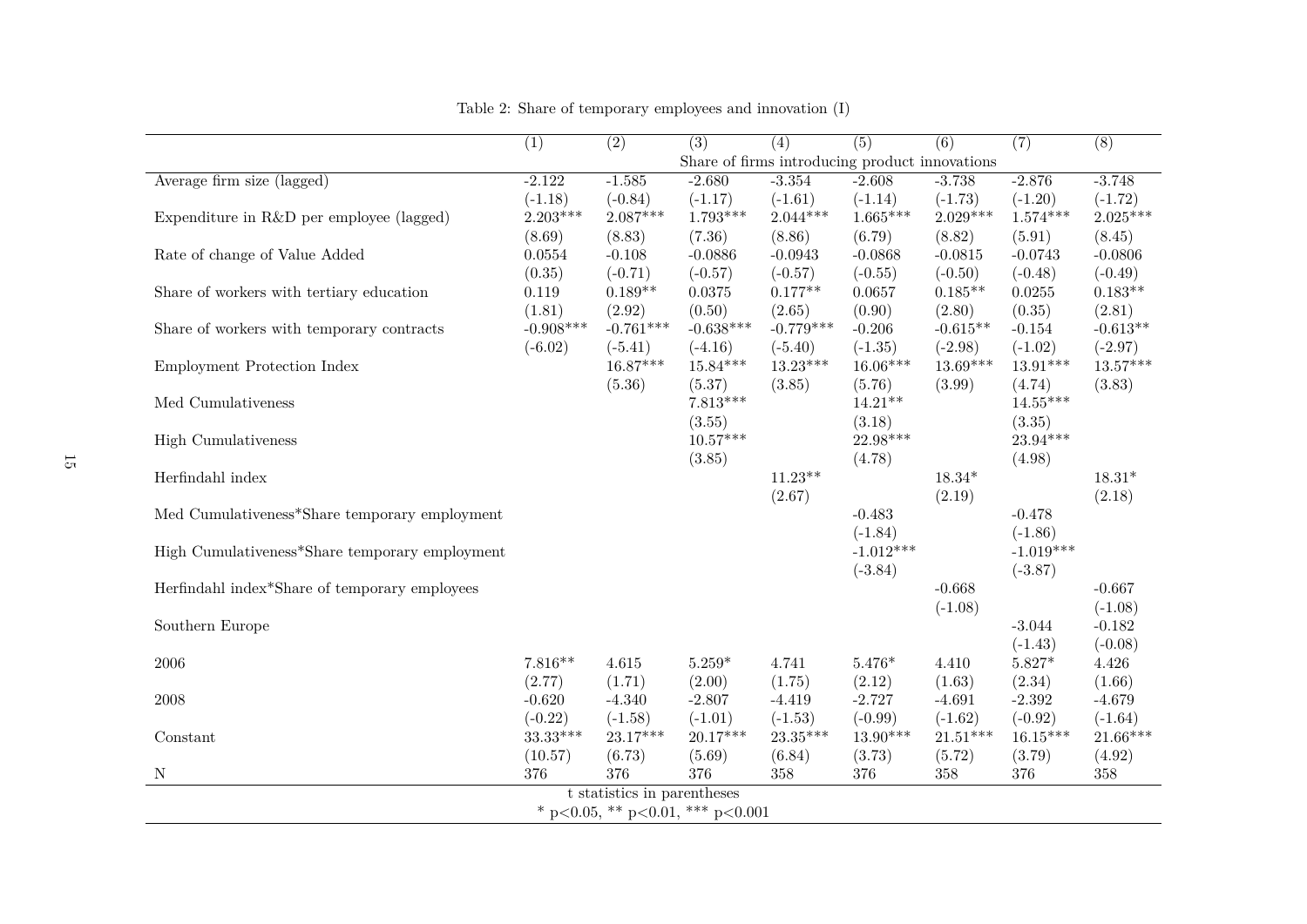|                                                | $\overline{(1)}$ | $\overline{(2)}$            | $\overline{(3)}$                               | $\overline{(4)}$ | $\overline{(5)}$ | $\overline{(6)}$ | $\overline{(7)}$ | $\overline{(8)}$ |
|------------------------------------------------|------------------|-----------------------------|------------------------------------------------|------------------|------------------|------------------|------------------|------------------|
|                                                |                  |                             | Share of firms introducing product innovations |                  |                  |                  |                  |                  |
| Average firm size (lagged)                     | $-2.122$         | $-1.585$                    | $-2.680$                                       | $-3.354$         | $-2.608$         | $-3.738$         | $-2.876$         | $-3.748$         |
|                                                | $(-1.18)$        | $(-0.84)$                   | $(-1.17)$                                      | $(-1.61)$        | $(-1.14)$        | $(-1.73)$        | $(-1.20)$        | $(-1.72)$        |
| Expenditure in R&D per employee (lagged)       | $2.203***$       | $2.087***$                  | $1.793***$                                     | $2.044***$       | $1.665***$       | $2.029***$       | $1.574***$       | $2.025***$       |
|                                                | (8.69)           | (8.83)                      | (7.36)                                         | (8.86)           | (6.79)           | (8.82)           | (5.91)           | (8.45)           |
| Rate of change of Value Added                  | 0.0554           | $-0.108$                    | $-0.0886$                                      | $-0.0943$        | $-0.0868$        | $-0.0815$        | $-0.0743$        | $-0.0806$        |
|                                                | (0.35)           | $(-0.71)$                   | $(-0.57)$                                      | $(-0.57)$        | $(-0.55)$        | $(-0.50)$        | $(-0.48)$        | $(-0.49)$        |
| Share of workers with tertiary education       | 0.119            | $0.189**$                   | $\,0.0375\,$                                   | $0.177**$        | 0.0657           | $0.185**$        | 0.0255           | $0.183**$        |
|                                                | (1.81)           | (2.92)                      | (0.50)                                         | (2.65)           | (0.90)           | (2.80)           | (0.35)           | (2.81)           |
| Share of workers with temporary contracts      | $-0.908***$      | $-0.761***$                 | $-0.638***$                                    | $-0.779***$      | $-0.206$         | $-0.615**$       | $-0.154$         | $-0.613**$       |
|                                                | $(-6.02)$        | $(-5.41)$                   | $(-4.16)$                                      | $(-5.40)$        | $(-1.35)$        | $(-2.98)$        | $(-1.02)$        | $(-2.97)$        |
| Employment Protection Index                    |                  | $16.87***$                  | $15.84***$                                     | $13.23***$       | $16.06***$       | $13.69***$       | $13.91***$       | $13.57***$       |
|                                                |                  | (5.36)                      | (5.37)                                         | (3.85)           | (5.76)           | (3.99)           | (4.74)           | (3.83)           |
| Med cumulativeness                             |                  |                             | $7.813***$                                     |                  | $14.21***$       |                  | $14.55***$       |                  |
|                                                |                  |                             | (3.55)                                         |                  | (3.18)           |                  | (3.35)           |                  |
| High cumulativeness                            |                  |                             | $10.57***$                                     |                  | $22.98***$       |                  | 23.94***         |                  |
|                                                |                  |                             | (3.85)                                         |                  | (4.78)           |                  | (4.98)           |                  |
| Herfindahl index                               |                  |                             |                                                | $11.23**$        |                  | $18.34*$         |                  | $18.31*$         |
|                                                |                  |                             |                                                | (2.67)           |                  | (2.19)           |                  | (2.18)           |
| Med Cumulativeness*Share temporary employment  |                  |                             |                                                |                  | $-0.483$         |                  | $-0.478$         |                  |
|                                                |                  |                             |                                                |                  | $(-1.84)$        |                  | $(-1.86)$        |                  |
| High Cumulativeness*Share temporary employment |                  |                             |                                                |                  | $-1.012***$      |                  | $-1.019***$      |                  |
|                                                |                  |                             |                                                |                  | $(-3.84)$        |                  | $(-3.87)$        |                  |
| Herfindahl index*Share of temporary employees  |                  |                             |                                                |                  |                  | $-0.668$         |                  | $-0.667$         |
|                                                |                  |                             |                                                |                  |                  | $(-1.08)$        |                  | $(-1.08)$        |
| Southern Europe                                |                  |                             |                                                |                  |                  |                  | $-3.044$         | $-0.182$         |
|                                                |                  |                             |                                                |                  |                  |                  | $(-1.43)$        | $(-0.08)$        |
| $\,2006\,$                                     | $7.816**$        | 4.615                       | $5.259*$                                       | 4.741            | $5.476*$         | 4.410            | $5.827*$         | 4.426            |
|                                                | (2.77)           | (1.71)                      | (2.00)                                         | (1.75)           | (2.12)           | (1.63)           | (2.34)           | (1.66)           |
| 2008                                           | $-0.620$         | $-4.340$                    | $-2.807$                                       | $-4.419$         | $-2.727$         | $-4.691$         | $-2.392$         | $-4.679$         |
|                                                | $(-0.22)$        | $(-1.58)$                   | $(-1.01)$                                      | $(-1.53)$        | $(-0.99)$        | $(-1.62)$        | $(-0.92)$        | $(-1.64)$        |
| Constant                                       | 33.33***         | $23.17***$                  | $20.17***$                                     | $23.35***$       | $13.90***$       | $21.51***$       | $16.15***$       | 21.66***         |
|                                                | (10.57)          | (6.73)                      | (5.69)                                         | (6.84)           | (3.73)           | (5.72)           | (3.79)           | (4.92)           |
| $\mathbf N$                                    | 376              | 376                         | 376                                            | 358              | 376              | 358              | 376              | 358              |
|                                                |                  | t statistics in parentheses |                                                |                  |                  |                  |                  |                  |
|                                                |                  |                             | * p<0.05, ** p<0.01, *** p<0.001               |                  |                  |                  |                  |                  |

Table 3: Share of temporary employees and innovation (II)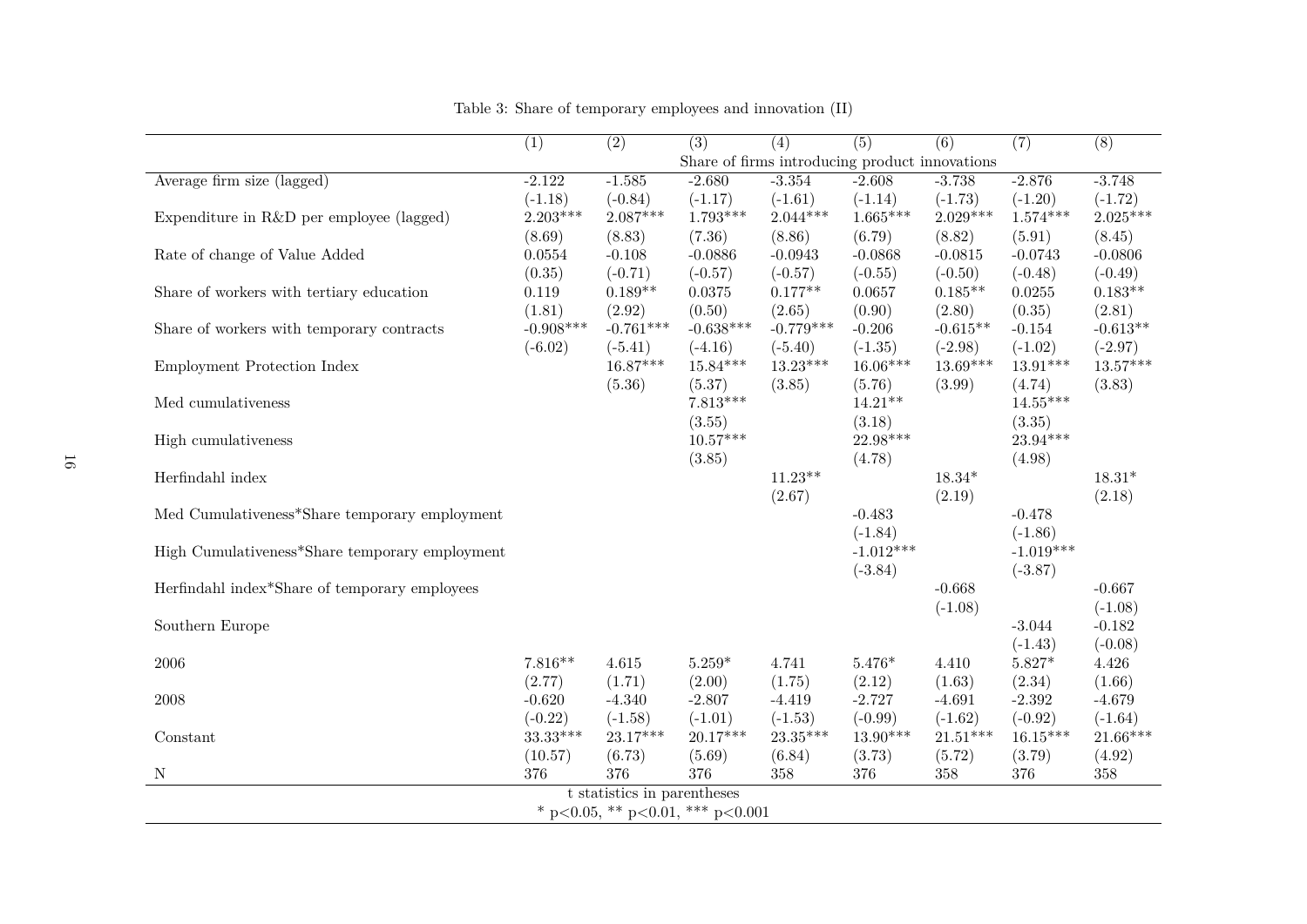|                                                | $\overline{(1)}$ | $\overline{(2)}$            | $\overline{(3)}$                 | $\overline{(4)}$ | $\overline{(5)}$                               | $\overline{(6)}$ | (7)         | $\overline{(8)}$ |
|------------------------------------------------|------------------|-----------------------------|----------------------------------|------------------|------------------------------------------------|------------------|-------------|------------------|
|                                                |                  |                             |                                  |                  | Share of firms introducing product innovations |                  |             |                  |
| Average firm size (lagged)                     | $-1.278$         | $-0.342$                    | $-1.313$                         | $-1.631$         | $-1.165$                                       | $-2.062$         | $-1.475$    | $-2.113$         |
|                                                | $(-0.81)$        | $(-0.24)$                   | $(-0.75)$                        | $(-1.00)$        | $(-0.68)$                                      | $(-1.21)$        | $(-0.81)$   | $(-1.22)$        |
| Expenditure in $R&D$ per employee (lagged)     | $2.060***$       | $1.854***$                  | $1.605***$                       | $1.856***$       | $1.490***$                                     | $1.838***$       | $1.384***$  | $1.819***$       |
|                                                | (7.59)           | (9.27)                      | (7.66)                           | (9.11)           | (7.44)                                         | (9.02)           | (6.22)      | (8.45)           |
| Rate of change of Value Added                  | $-0.0406$        | $-0.304*$                   | $-0.279$                         | $-0.275$         | $-0.272$                                       | $-0.262$         | $-0.259$    | $-0.258$         |
|                                                | $(-0.24)$        | $(-2.05)$                   | $(-1.87)$                        | $(-1.75)$        | $(-1.89)$                                      | $(-1.65)$        | $(-1.82)$   | $(-1.63)$        |
| Share of workers with tertiary education       | 0.0489           | $0.175**$                   | 0.0464                           | $0.158*$         | 0.0729                                         | $0.166*$         | 0.0268      | $0.158*$         |
|                                                | (0.68)           | (2.71)                      | (0.70)                           | (2.38)           | (1.12)                                         | (2.54)           | (0.41)      | (2.40)           |
| Share of workers with temporary contracts      | $-1.032***$      | $-0.767***$                 | $-0.656***$                      | $-0.774***$      | $-0.251$                                       | $-0.590**$       | $-0.188$    | $-0.580**$       |
|                                                | $(-6.47)$        | $(-5.36)$                   | $(-4.21)$                        | $(-5.30)$        | $(-1.70)$                                      | $(-2.85)$        | $(-1.29)$   | $(-2.79)$        |
| Employment Protection Index                    |                  | $30.54***$                  | $29.68***$                       | $27.41***$       | $29.87***$                                     | $27.92***$       | $27.35***$  | $27.32***$       |
|                                                |                  | (8.36)                      | (8.28)                           | (6.68)           | (8.98)                                         | (6.74)           | (7.93)      | (6.51)           |
| Med cumulativeness                             |                  |                             | $6.966**$                        |                  | $11.96**$                                      |                  | $12.38**$   |                  |
|                                                |                  |                             | (3.30)                           |                  | (2.90)                                         |                  | (3.07)      |                  |
| High cumulativeness                            |                  |                             | $9.117***$                       |                  | $20.79***$                                     |                  | $22.00***$  |                  |
|                                                |                  |                             | (3.45)                           |                  | (4.77)                                         |                  | (5.10)      |                  |
| Herfindahl index                               |                  |                             |                                  | $7.965*$         |                                                | $15.96*$         |             | $15.80*$         |
|                                                |                  |                             |                                  | (1.98)           |                                                | (2.08)           |             | (2.04)           |
| Med Cumulativeness*Share temporary employment  |                  |                             |                                  |                  | $-0.368$                                       |                  | $-0.366$    |                  |
|                                                |                  |                             |                                  |                  | $(-1.44)$                                      |                  | $(-1.46)$   |                  |
| High Cumulativeness*Share temporary employment |                  |                             |                                  |                  | $-0.964***$                                    |                  | $-0.981***$ |                  |
|                                                |                  |                             |                                  |                  | $(-3.35)$                                      |                  | $(-3.33)$   |                  |
| Herfindahl index*Share of temporary employees  |                  |                             |                                  |                  |                                                | $-0.751$         |             | $-0.744$         |
|                                                |                  |                             |                                  |                  |                                                | $(-1.29)$        |             | $(-1.29)$        |
| Southern Europe                                |                  |                             |                                  |                  |                                                |                  | $-3.494$    | $-0.894$         |
|                                                |                  |                             |                                  |                  |                                                |                  | $(-1.71)$   | $(-0.43)$        |
| 2006                                           | $6.763*$         | $0.886\,$                   | 1.454                            | 1.105            | 1.617                                          | 0.728            | 1.989       | 0.798            |
|                                                | (2.20)           | (0.34)                      | (0.55)                           | (0.42)           | (0.63)                                         | (0.27)           | (0.80)      | (0.30)           |
| 2008                                           | 1.574            | $-4.887$                    | $-3.584$                         | $-4.702$         | $-3.578$                                       | $-5.005$         | $-3.192$    | $-4.943$         |
|                                                | (0.52)           | $(-1.73)$                   | $(-1.27)$                        | $(-1.59)$        | $(-1.29)$                                      | $(-1.70)$        | $(-1.21)$   | $(-1.71)$        |
| Constant                                       | $49.38***$       | $30.96***$                  | $28.14***$                       | $31.18***$       | $22.32***$                                     | $29.13***$       | $24.94***$  | 29.90***         |
|                                                | (16.10)          | (8.95)                      | (7.45)                           | (8.98)           | (6.09)                                         | (7.57)           | (5.87)      | (6.65)           |
| N                                              | 384              | 384                         | 384                              | 364              | 384                                            | 364              | 384         | 364              |
|                                                |                  | t statistics in parentheses |                                  |                  |                                                |                  |             |                  |
|                                                |                  |                             | * p<0.05, ** p<0.01, *** p<0.001 |                  |                                                |                  |             |                  |

Table 4: Share of temporary employees and innovation (III)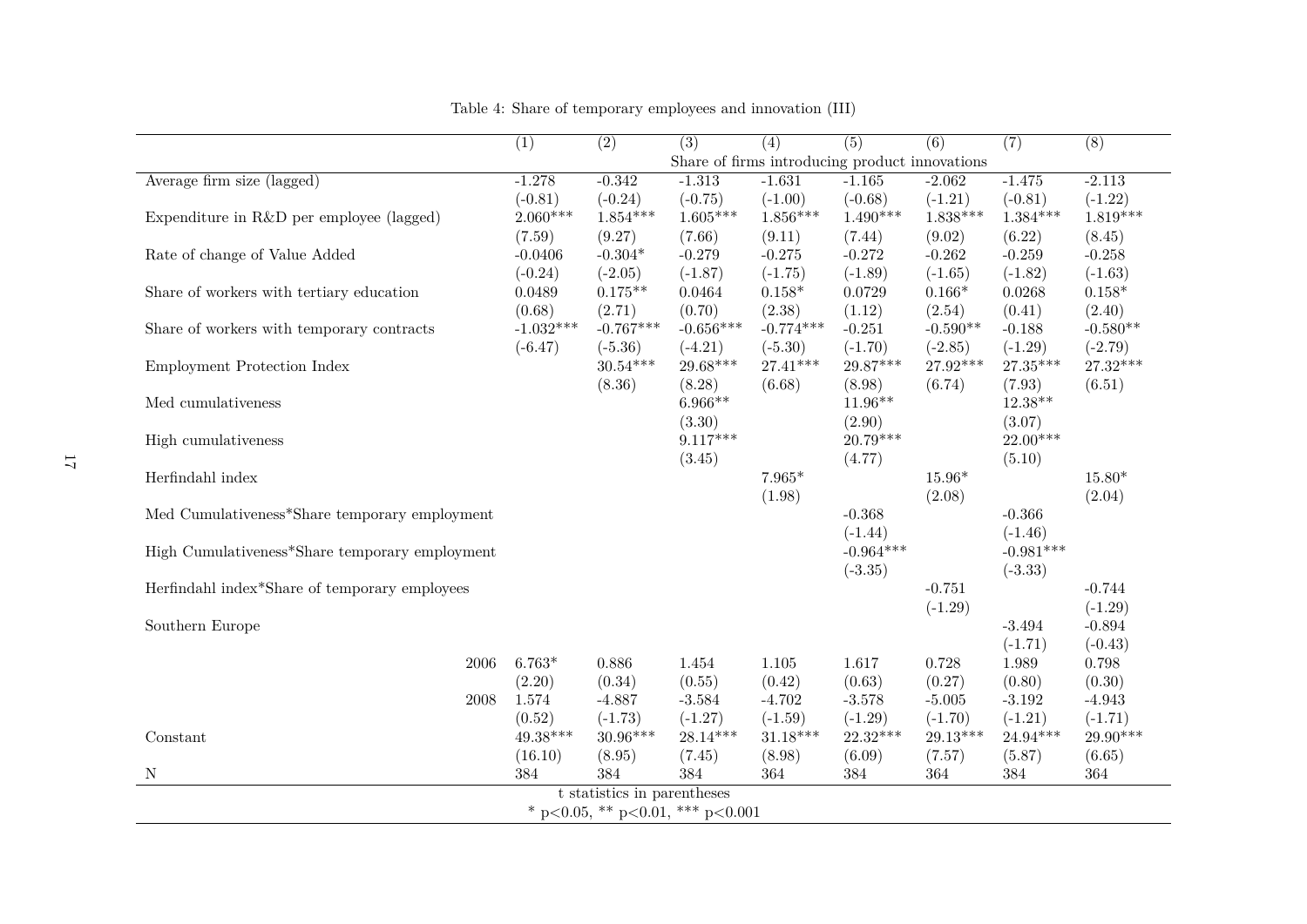#### **5 Conclusions**

Does labor flexibility affect product innovation? This work addresses such critical question by investigating, empirically, the joint dynamics of new products and temporary employment in European industries. Disentangling the flexibility-innovation nexus is crucial with respect to both theoretical, empirical as well as policy-related debates. Concerning theory, the relationship between labor flexibility and innovation might unfold along significantly heterogeneous directions according to adopted theoretical framework. Following mainstream theories, flexibility is expected to boost employment - i.e. by reducing market rigidities - and productivity - i.e. via a better matching between skills demand and supply. According to evolutionary theories, in turn, flexibility may impact negatively on productivity and innovation by hampering the circulation of firm-specific knowledge; by encouraging cost-based rather than technology and quality-based competitive strategies; as well as by reducing the room for loyalty and cooperation between employers and employees. From an empirical standpoint, there is no conclusive evidence concerning magnitude and direction of the flexibility-innovation relationship. Indeed, significance and characteristics of such relation can vary substantially depending on country (institutions), sector, firms and workers specificities. In terms of policy, the role of labor flexibility and of its impact on workers and firms performance has given rise to an intense (and still ongoing) debate (see Cirillo et al., 2017, for a summary of this debate). Labor flexibility advocates tend to translate mainstream models' predictions - i.e. an expected positive effect of flexibility on employment and companies' productivity - into policy arguments in favor of lowering firing restrictions and diffusing temporary employment. On the contrary, those contrasting such policies emphasize the misalignment between (mainstream) theoretical predictions and real trends - i.e. for example, the poor employment and productivity performance vis a vis the intense labor market flexibilization in Southern Europe.

This work add to all dimensions (theory, empirics and policy) of the discussion on the innovation effects of labor market flexibility. The key findings can be wrapped up as follows. First of all, the use of temporary employment in European industries - used as a proxy of external flexibility - turns out to be negatively associated to the introduction of new products irrespective of the empirical model adopted. Secondly, these findings contrast significantly with mainstream theories' predictions; while giving support to theories - as the evolutionary ones (Kleinknecht et al., 2014) - pointing to a potentially negative flexibility-innovation relationship. On similar lines, the coefficient associated to the EPL indicator suggest a positive effect of labor market rigidities on product innovation in industries. Moving to technological regimes, it emerges how the negative correlation between temporary employment and product innovation holds also in case of 'knowledge intensive' sectors. This relationship holds identifying sectors both as 'Schumpeter Mark II' according to Kleinknecht et al. (2014)'s classification as well as using the Peneder's taxonomy with reference to 'high-cumulativeness' sectors. Not less relevantly, these results are confirmed by a number of robustness check: i) using the share of young (15-34 years) temporary workers as a proxy of external flexibility; ii) using as dependent variable the share of firms introducing both process and product innovation so to exclude 'type of innovation-driven' results; iii) controlling for the role of Spain given the peculiarities of this country in terms of labor market institutions and flexibility.

This work provides relevant implications for European labor and innovation policies. Overall, the identification of a negative relationship between temporary employment and innovation highlights a (potentially harmful) innovation-related side effect of labor market flexibilization. In other words, the push towards flexibilization seems to contrast with the (frequently declared) intention of European policy makers to spread innovation in firms and industries. In addition, the result of the empirical model point to a potentially 'structural effect' of external labor market flexibility. That is, a relatively more intense use of temporary contracts seems to penalize innovation not only on average but also in those industries structurally characterized by a more stronger propensity towards product innovation. Therefore, these findings suggest to consider an additional element of cautiousness in case European policy makers intend to further flexibilize labor markets in the next future.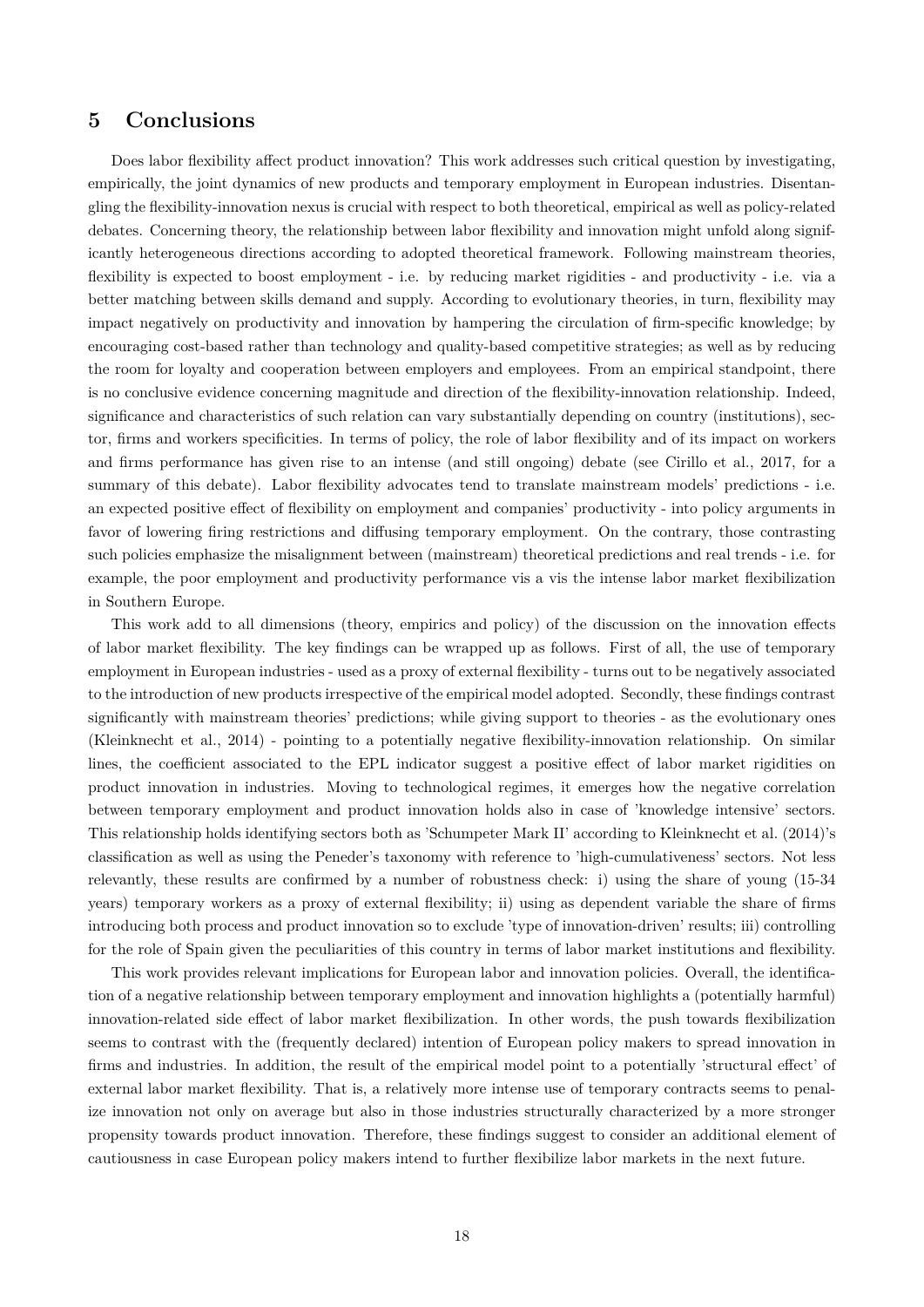### **6 References**

#### **References**

- Acemoglu, D. (1997): "Training and innovation in an imperfect labour market," *The Review of Economic Studies*, 64, 445–464.
- Acharya, V. V., R. P. Baghai, and K. V. Subramanian (2010): "Labor laws and innovation," Tech. rep., National Bureau of Economic Research.
- Adascalitei, D., S. Khatiwada, M. A. Malo, and C. Pignatti Morano (2015): "Employment protection and collective bargaining during the Great Recession: A comprehensive review of international evidence," .
- Akerlof, G. A. and J. L. Yellen (1990): "The Fair Wage-Effort Hypothesis and Unemployment," *The Quarterly Journal of Economics*, 105, 255–83.
- Alesina, A. and J. Zeira (2006): "Technology and labor regulations," Tech. rep., National Bureau of Economic Research.
- Altuzarra, A. and F. Serrano (2010): "Firms' innovation activity and numerical flexibility," *ILR Review*, 63, 327–339.
- Amabile, T. M. (1988): "A model of creativity and innovation in organizations," *Research in organizational behavior*, 10, 123–167.
- Arulampalam, W. and A. L. Booth (1998): "Training and labour market flexibility: is there a trade-off?" *British Journal of Industrial Relations*, 36, 521–536.
- Arvanitis, S. (2005): "Modes of labor flexibility at firm level: Are there any implications for performance and innovation? Evidence for the Swiss economy," *Industrial and Corporate Change*, 14, 993–1016.
- Baccaro, L. and D. Rei (2007): "Institutional determinants of unemployment in OECD countries: Does the deregulatory view hold water?" *International Organization*, 61, 527–569.
- BARBOSA, N. AND A. P. FARIA (2011): "Innovation across Europe: How important are institutional differences?" *Research Policy*, 40, 1157–1169.
- BARTELSMAN, E., E. PEROTTI, AND S. SCARPETTA (2008): "Barriers to exit, experimentation and comparative advantage," Tech. rep., RICAFE2 Working Paper.
- Bassanini, A., L. Nunziata, and D. Venn (2009): "Job protection legislation and productivity growth in OECD countries," *Economic Policy*, 24, 349–402.
- Beatson, M. (1995): "Labour market flexibility," *Employment Department, Research Series*.
- Belot, M., J. Boone, and J. Van Ours (2007): "Welfare-Improving Employment Protection," *Economica*, 74, 381–396.
- BOERI, T. AND P. GARIBALDI (2007): "Two tier reforms of employment protection: A honeymoon effect?" *The Economic Journal*, 117, F357–F385.
- Booth, A. L., M. Francesconi, and J. Frank (2002): "Temporary jobs: stepping stones or dead ends?" *The economic journal*, 112, F189–F213.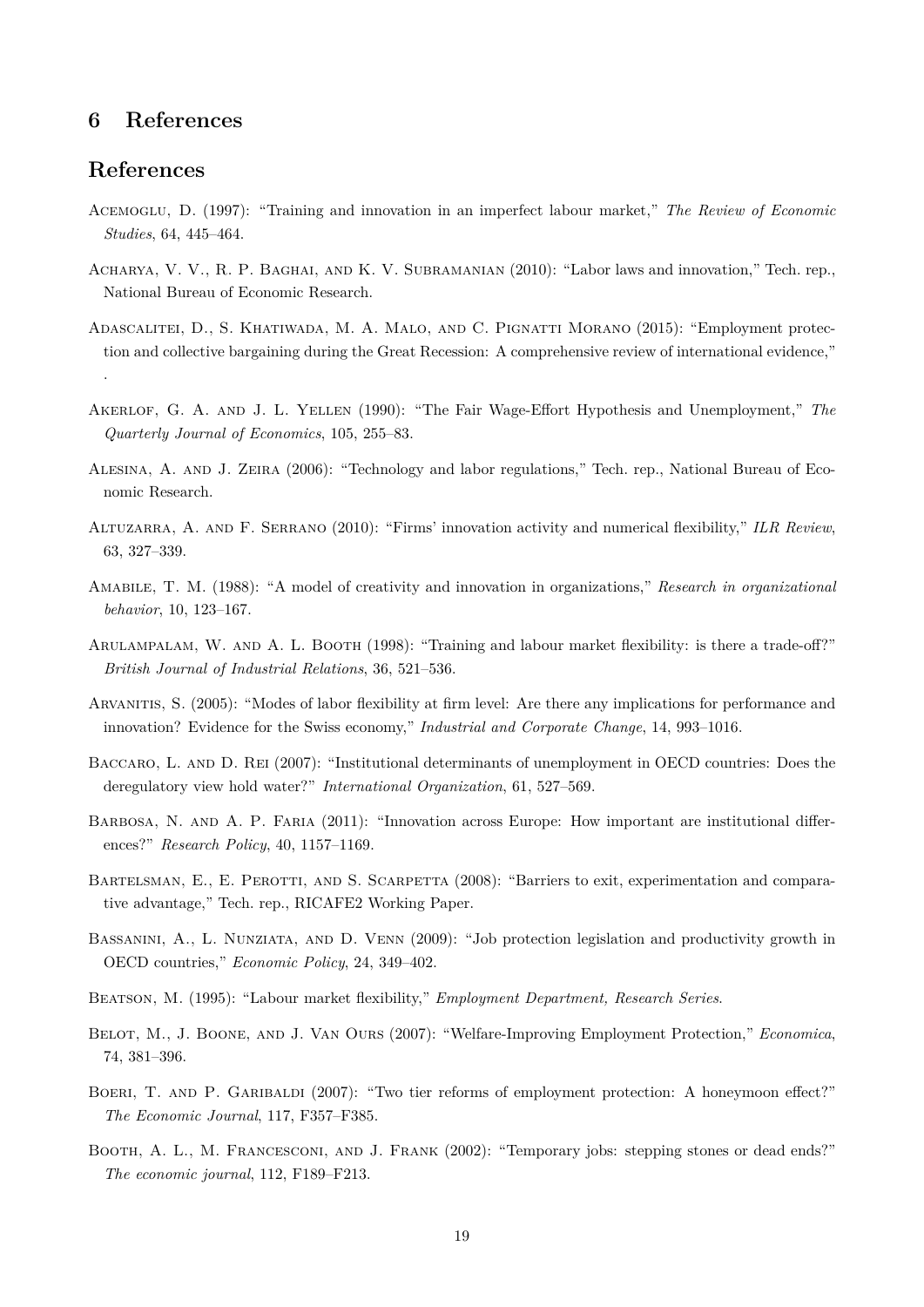- Celi, G., A. Ginzburg, D. Guarascio, and A. Simonazzi (2017): *Crisis in the European Monetary Union: A Core-periphery Perspective*, Routledge.
- Cirillo, V. (2016): "Technology, employment and skills," *Economics of Innovation and New Technology*, 0, 1–21.
- Cirillo, V., M. Fana, and D. Guarascio (2017): "Labour market reforms in Italy: evaluating the effects of the Jobs Act," *Economia Politica*, 34, 211–232.
- Cirillo, V. and D. Guarascio (2015): "Jobs and competitiveness in a polarised Europe," *Intereconomics*, 50, 156–160.
- Cuñat, A. and M. J. Melitz (2012): "Volatility, labor market flexibility, and the pattern of comparative advantage," *Journal of the European Economic Association*, 10, 225–254.
- Dosi, G., C. Freeman, R. Nelson, G. Silverberg, L. Soete, et al. (1988): *Technical change and economic theory*, vol. 988, Pinter London.
- Dosi, G., M. PEREIRA, A. ROVENTINI, AND M. E. VIRGILLITO (2016): "When more flexibility yields more fragility: the microfoundations of keynesian aggregate unemployment," *Available at SSRN 2739346*.
- Estevez-Abe, M., T. Iversen, D. Soskice, et al. (2001): "Social protection and the formation of skills: a reinterpretation of the welfare state," *Varieties of capitalism. The institutional foundations of comparative advantage, Oxford*, 145.
- European Commission. Directorate-General for Employment, S. A. and E. O. U. D. 2 (2007): *Towards Common Principles of Flexicurity: More and better jobs through flexibility and security*, Office for official publications of the European Communities.
- Fana, M., D. Guarascio, and V. Cirillo (2016): "Did Italy Need More Labour Flexibility?" *Intereconomics*, 51, 79–86.
- FRANCESCHI, F. AND V. MARIANI (2015): "Flexible labor and innovation in the Italian industrial sector," *Industrial and Corporate Change*, dtv044.
- Freeman, C. (1989): *Technology policy and economic performance*, Pinter Publishers Great Britain.
- Guarascio, D., M. Pianta, and F. Bogliacino (2015): "Export, R&D and new products. a model and a test on European industries," *Journal of Evolutionary Economics*, 1–37.
- Hall, P. A. and D. Soskice (2001): *Varieties of capitalism: The institutional foundations of comparative advantage*, OUP Oxford.
- HIRSCH, B. AND S. MUELLER (2012): "The productivity effect of temporary agency work: Evidence from German panel data," *The Economic Journal*, 122.
- HOWELL, D. R., D. BAKER, A. GLYN, AND J. SCHMITT (2007): "Are protective labor market institutions at the root of unemployment? A critical review of the evidence," *Capitalism and Society*, 2.
- Ichino, A. and R. T. Riphahn (2005): "The effect of employment protection on worker effort: Absenteeism during and after probation," *Journal of the European Economic Association*, 3, 120–143.
- IMF (2015): *World economic outlook*, International Monetary Fund.
- Kleinknecht, A., R. Dekker, and H. Zhou (2009): "Flexible labor and innovation performance: Evidence from longitudinal firm-level data," *EMI Discussion Paper Series# 2009-05*.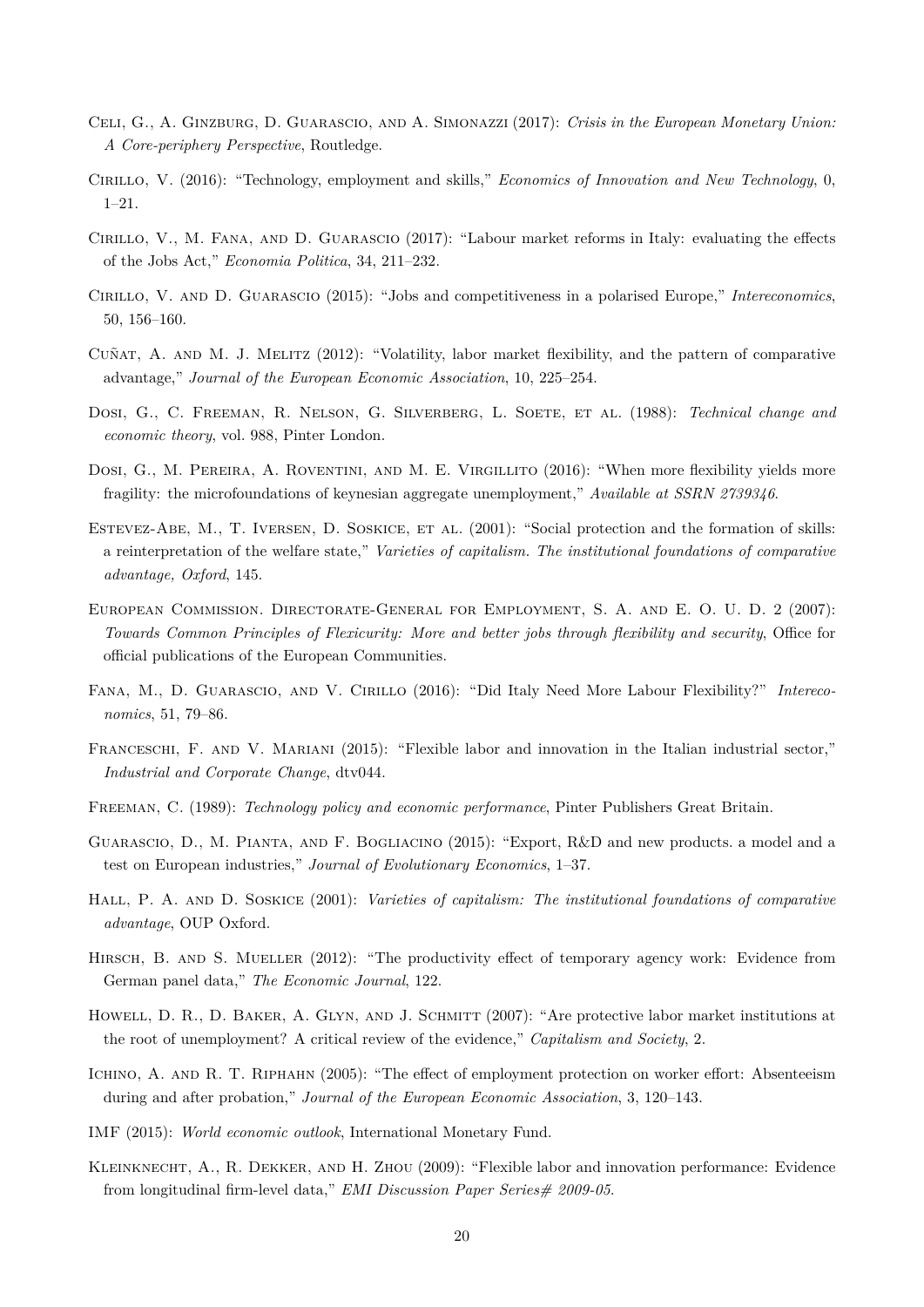- Kleinknecht, A. and C. Naastepad (2005): "The Netherlands: Failure of a neo-classical policy agenda," *European Planning Studies*, 13, 1193–1203.
- KLEINKNECHT, A., F. N. VAN SCHAIK, AND H. ZHOU (2014): "Is flexible labour good for innovation? Evidence from firm-level data," *Cambridge Journal of Economics*, 38, 1207–1219.
- Lagos, R. (2006): "A model of TFP," *The Review of Economic Studies*, 73, 983–1007.
- Landesmann, M. A. (2015): "The New North–South Divide in Europe: Can the European Convergence Model be Resuscitated?" *The Triple Challenge for Europe: Economic Development, Climate Change, and Governance*, 60.
- Lazonick, W. (2005): "The innovative firm," *The Oxford book of Innovation*, 29–55.
- Leoni, R. (2012): "Workplace design, complementarities among work practices, and the formation of key competencies: evidence from Italian employees," *Industrial & Labor Relations Review*, 65, 316–349.
- Lisi, D. and M. A. Malo (2017): "The impact of temporary employment on productivity," *Journal for Labour Market Research*, 50, 91–112.
- Lorenz, E. (1999): "Trust, contract and economic cooperation," *Cambridge journal of economics*, 23, 301–315.
- LUCIDI, F. AND A. KLEINKNECHT (2009): "Little innovation, many jobs: An econometric analysis of the Italian labour productivity crisis," *Cambridge Journal of Economics*, bep011.
- Lundvall, B.-A. (1992): "National innovation system: towards a theory of innovation and interactive learning," *Pinter, London*.
- Mairesse, J. and P. Mohnen (2010): "Using innovation surveys for econometric analysis," *Handbook of the Economics of Innovation*, 2, 1129–1155.
- Marlerba, F. and L. Orsenigo (1993): "Technological Regimes and firm behavior," *Industrial and Corporate Change*, 2, 45–66.
- Michie, J. and M. Sheehan (2003): "Labour market deregulation,'flexibility'and innovation," *Cambridge journal of economics*, 27, 123–143.
- MURPHY, G., I. SIEDSCHLAG, AND J. McQUINN (2017): "Employment protection and industry innovation," *Industrial and Corporate Change*, 26, 379–398.
- Nelson, R. R. (1993): *National innovation systems: a comparative analysis*, Oxford university press.
- Nelson, R. R. and S. Winter (1982): "Winter. 1982," *An evolutionary theory of economic change*, 929–964.
- Nickell, S., L. Nunziata, and W. Ochel (2005): "Unemployment in the OECD since the 1960s. What do we know?" *The Economic Journal*, 115, 1–27.
- OECD (1994): *OECD jobs study: facts, analysis, strategy*.
- PENEDER, M. (2010): "Technological regimes and the variety of innovation behaviour: Creating integrated taxonomies of firms and sectors," *Research Policy*, 39, 323–334.
- PERANI, G. AND V. CIRILLO (2015): "Matching industry classifications. A method for converting Nace Rev.2 to Nace Rev.1," Working Papers 1502, University of Urbino Carlo Bo, Department of Economics, Society & Politics.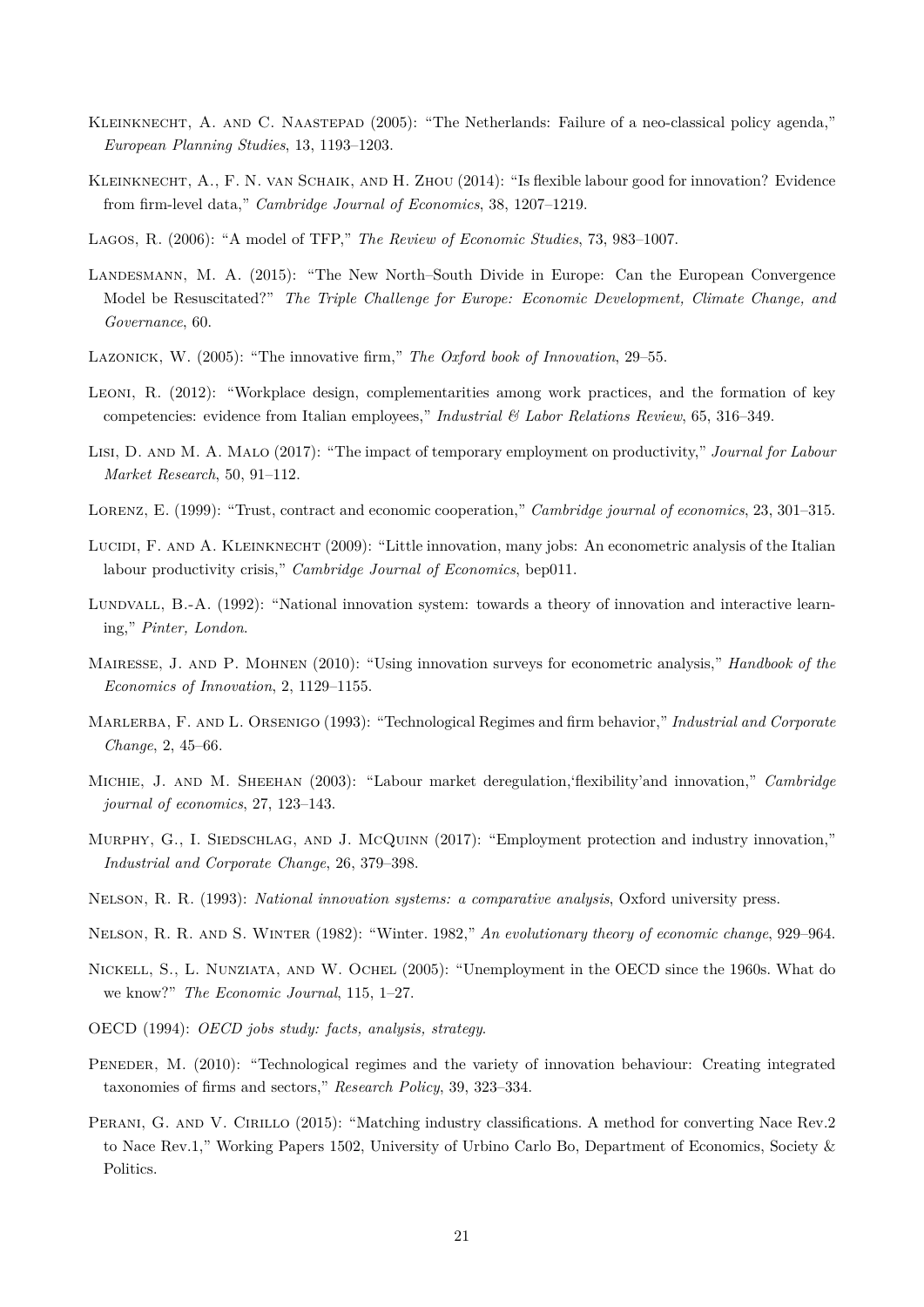- PIASNA, A. AND M. MYANT (2017): "Myths of employment deregulation: how it neither creates jobs nor reduces labour market segmentation," *ETUI, Brussels*.
- PICOT, G. AND A. TASSINARI (2017): "All of one kind? Labour market reforms under austerity in Italy and Spain," *Socio-Economic Review*, 15, 461–482.
- Riphahn, R. T. (2004): "Employment protection and effort among German employees," *Economics Letters*, 85, 353–357.
- Saint-Paul, G. (1997): "Is labour rigidity harming Europe's competitiveness? The effect of job protection on the pattern of trade and welfare," *European Economic Review*, 41, 499–506.
- ——— (2002): "Employment protection, international specialization, and innovation," *European Economic Review*, 46, 375–395.
- SCARPETTA, S., P. HEMMINGS, T. TRESSEL, AND J. WOO (2002): "The role of policy and institutions for productivity and firm dynamics: evidence from micro and industry data," .
- SCHERER, S. (2004): "Stepping-stones or traps? The consequences of labour market entry positions on future careers in West Germany, Great Britain and Italy," *Work, Employment & Society*, 18, 369–394.
- SHAPIRO, C. AND J. E. STIGLITZ (1984): "Equilibrium unemployment as a worker discipline device," The *American Economic Review*, 74, 433–444.
- Stapel, S., J. Pasanen, and S. Reinecke (2004): *Purchasing Power Parities and Related Economic Indicators for EU, Candidate Countries and EFTA: Data 1991 to 2003, Including Final Results of the Revision 1995-2000*, Eurostat.
- STORM, S. AND C. NAASTEPAD (2007): "Why labour market regulation may pay off: Worker motivation. co-ordination and productivity growth," Tech. rep., International Labour Office.
- Vergeer, R. and A. Kleinknecht (2012): "Do flexible labor markets indeed reduce unemployment? A robustness check," *Review of Social Economy*, 70, 451–467.
- WACHSEN, E. AND K. BLIND (2016): "More labour market flexibility for more innovation? Evidence from employer–employee linked micro data," *Research Policy*, 45, 941–950.
- Wasmer, E. (2006): "General versus specific skills in labor markets with search frictions and firing costs," *The American Economic Review*, 96, 811–831.
- WILLIAMSON, O. E., M. L. WACHTER, AND J. E. HARRIS (1975): "Understanding the employment relation: The analysis of idiosyncratic exchange," *The Bell Journal of Economics*, 250–278.
- ZHOU, H., R. DEKKER, AND A. KLEINKNECHT (2011): "Flexible labor and innovation performance: evidence from longitudinal firm-level data," *Industrial and corporate change*, 20, 941–968.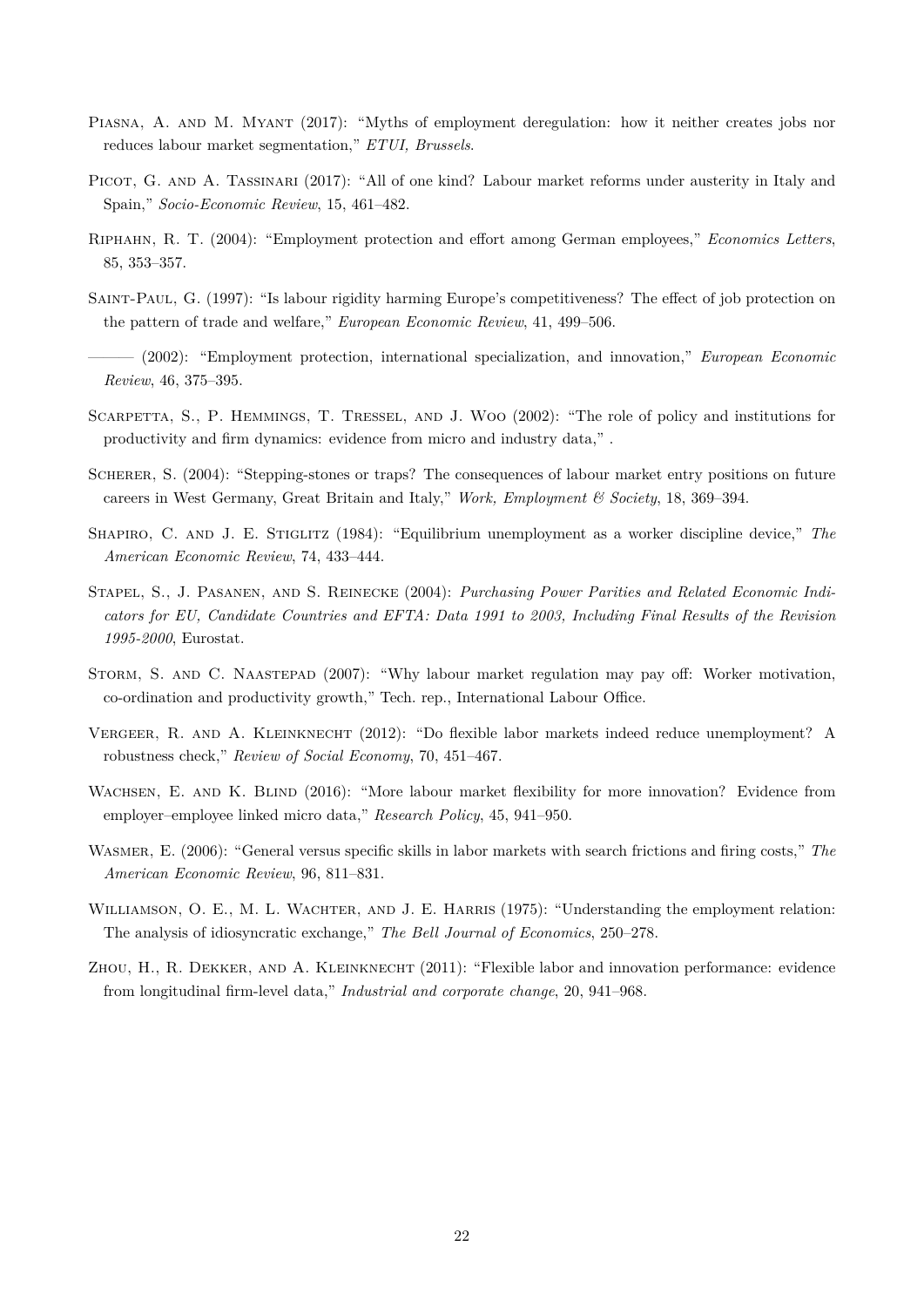# **A Appendix**

|                                              | mean  | sd    | min      | max   |
|----------------------------------------------|-------|-------|----------|-------|
| Share of temporary workers                   | 13.27 | 8.70  | 1.79     | 70.02 |
| Share of temporary workers (15-34 years old) | 24.87 | 11.37 | 4.42     | 71.87 |
| New products                                 | 32.92 | 18.63 | 0.07     | 93.40 |
| New products and processes                   | 44.02 | 18.64 | 0.25     | 94.56 |
| Average firm size                            | 0.28  | 0.82  | 0.00     | 12.93 |
| Share of workers with tertiary education     | 23.60 | 17.17 | 0.80     | 86.25 |
| Rate of change of Value Added                | 0.89  | 7.91  | $-42.94$ | 46.91 |
| R&D per employee                             | 2.76  | 4.83  | 0.00     | 33.17 |
| Herfindahl index                             | 0.27  | 0.26  | 0.00     | 1.00  |
| N                                            | 760   |       |          |       |

Table 5: Descriptive statistics by main variables

| Table 6: High-concentrated sectors by country |  |  |
|-----------------------------------------------|--|--|
|                                               |  |  |

| Country     | Macro sector    | NACE 2 digit sector                               | Herfindal Index |
|-------------|-----------------|---------------------------------------------------|-----------------|
|             |                 | Basic metals                                      | 0.87            |
|             | Manufacturing   | Rubber and plastic products                       | 0.85            |
| Germany     |                 | Other non-metallic mineral products               | 0.80            |
|             |                 | Air transport                                     | 1.00            |
|             | <b>Services</b> | Post and telecommunications                       | 0.87            |
|             |                 | Activities related to financial intermediation    | 0.68            |
|             |                 | Other non-metallic mineral products               | 0.75            |
|             | Manufacturing   | Coke, refined petroleum products and nuclear fuel | 0.56            |
|             |                 | Food products and beveradges                      | 0.32            |
| Spain       |                 | Air transport                                     | 0.48            |
|             | Services        | Supporting and auxiliary transport activities     | 0.37            |
|             |                 | Other business activities                         | 0.32            |
|             |                 | Rubber and plastic products                       | 0.52            |
|             | Manufacturing   | Manufacturing NEC                                 | 0.52            |
| France      |                 | Coke, refined petroleum products and nuclear fuel | 0.32            |
|             |                 | Post and telecommunications                       | 0.94            |
|             | Services        | Air transport                                     | 0.66            |
|             |                 | Land transport and transport via pipelines        | 0.49            |
|             |                 | Other non-metallic mineral products               | 0.39            |
|             | Manufacturing   | Basic metals                                      | 0.37            |
| Italy       |                 | Other transport equipment                         | 0.33            |
|             |                 | Post and telecommunications                       | 0.86            |
|             | <b>Services</b> | Air transport                                     | 0.59            |
|             |                 | Water transport                                   | 0.34            |
|             |                 | Other transport equipment                         | 0.99            |
|             | Manufacturing   | Electrical machinery and apparatus n.e.c          | 0.90            |
| Netherlands |                 | Fabricated metal products                         | 0.86            |
|             |                 | Air transport                                     | 0.93            |
|             | <b>Services</b> | Post and telecommunications                       | 0.90            |
|             |                 | Computer and related activities                   | 0.59            |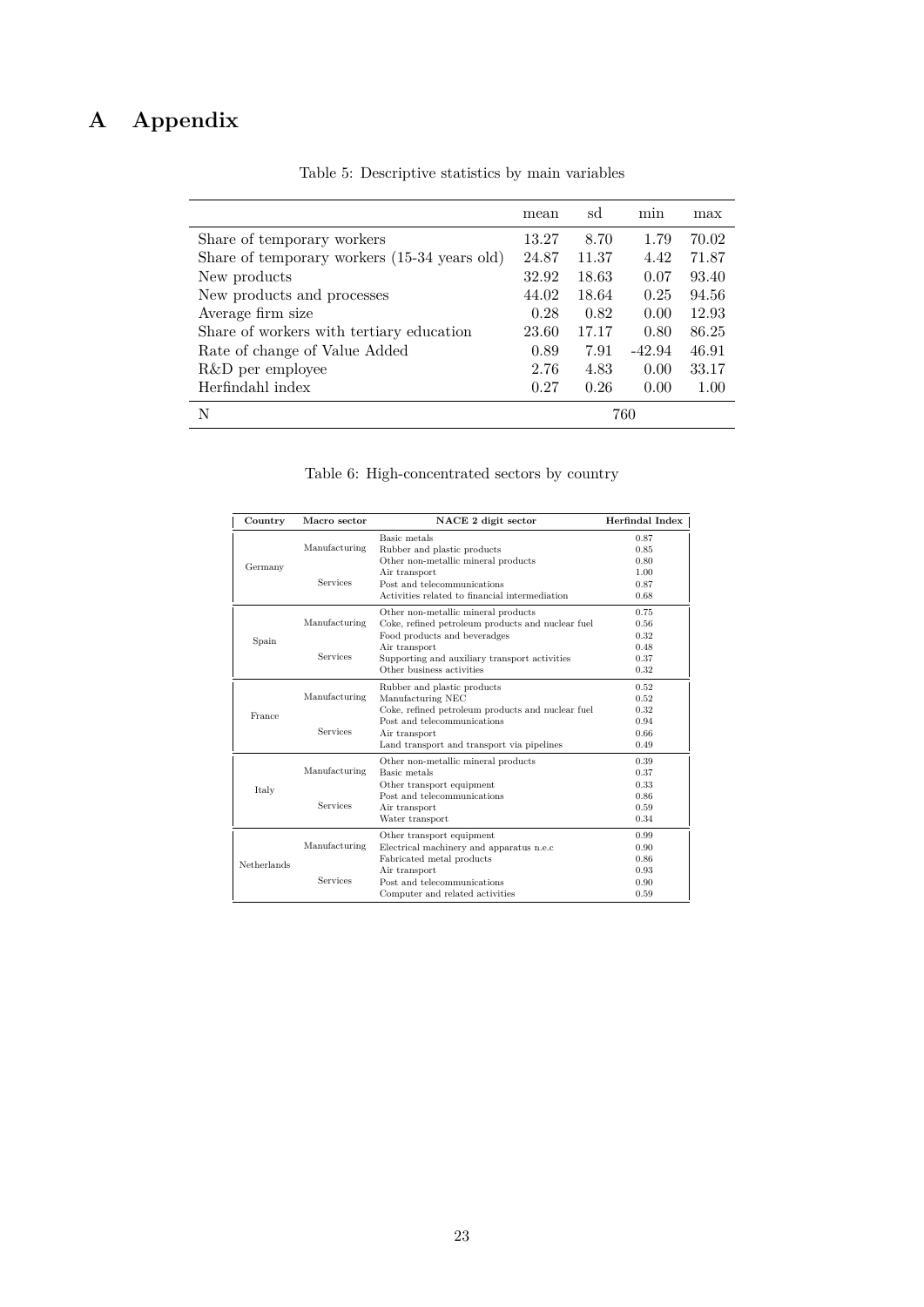| <b>Sectors</b>               | Peneder classification | Cumulativeness |
|------------------------------|------------------------|----------------|
| Food products, beverages     | Med-low                | Low            |
| Tobacco products             | Med-low                | Low            |
| Textiles                     | Med-high               | Med            |
| Wearing apparel              | Low                    | Low            |
| Leather, -products, footwear | Low                    | Low            |
| Wood, -products, cork        | Med                    | Low            |
| Pulp/paper, -products        | Med                    | Med            |
| Publishing, reproduction     | Med-low                | Low            |
| Ref. petroleum, nucl. fuel   | Med-high               | Med            |
| Chemicals                    | Med-high               | High           |
| Rubber and plastics          | Med-high               | Med            |
| Mineral products             | Med-high               | Med            |
| Basic metals                 | Med-high               | High           |
| Fabricated metal products    | Med                    | Low            |
| Machinery, nec.              | High                   | High           |
| Computers, office machinery  | High                   | Med            |
| Electrical equipment, nec.   | High                   | High           |
| Communication technology     | High                   | High           |
| Precision instruments        | High                   | High           |
| Motor vehicles               | Med-high               | High           |
| Other transport equipment    | Med-high               | Med            |
| Manufacturing nec.           | Med                    | Med            |
| Recycling                    | Low                    | Low            |
| Electricity and gas          | Med-low                | Low            |
| Water supply                 | Med-low                | Low            |
| Wholesale trade              | Low                    | Low            |
| Land transport, pipelines    | Low                    | Low            |
| Water transport              | Low                    | Low            |
| Air transport                | Med                    | Low            |
| Auxiliary transport services | Low                    | Low            |
| Post, telecommunications     | Med-high               | Med            |
| Financial intermediation     | Med                    | High           |
| Insurance, pension funding   | Med-low                | High           |
| Auxiliary financial services | Low                    | Low            |
| Computer services            | High                   | High           |
| Research and development     | High                   | High           |
| Other business services      | Med                    | High           |

Table 7: Sectors' classification according to "Cumulativeness of knowledge"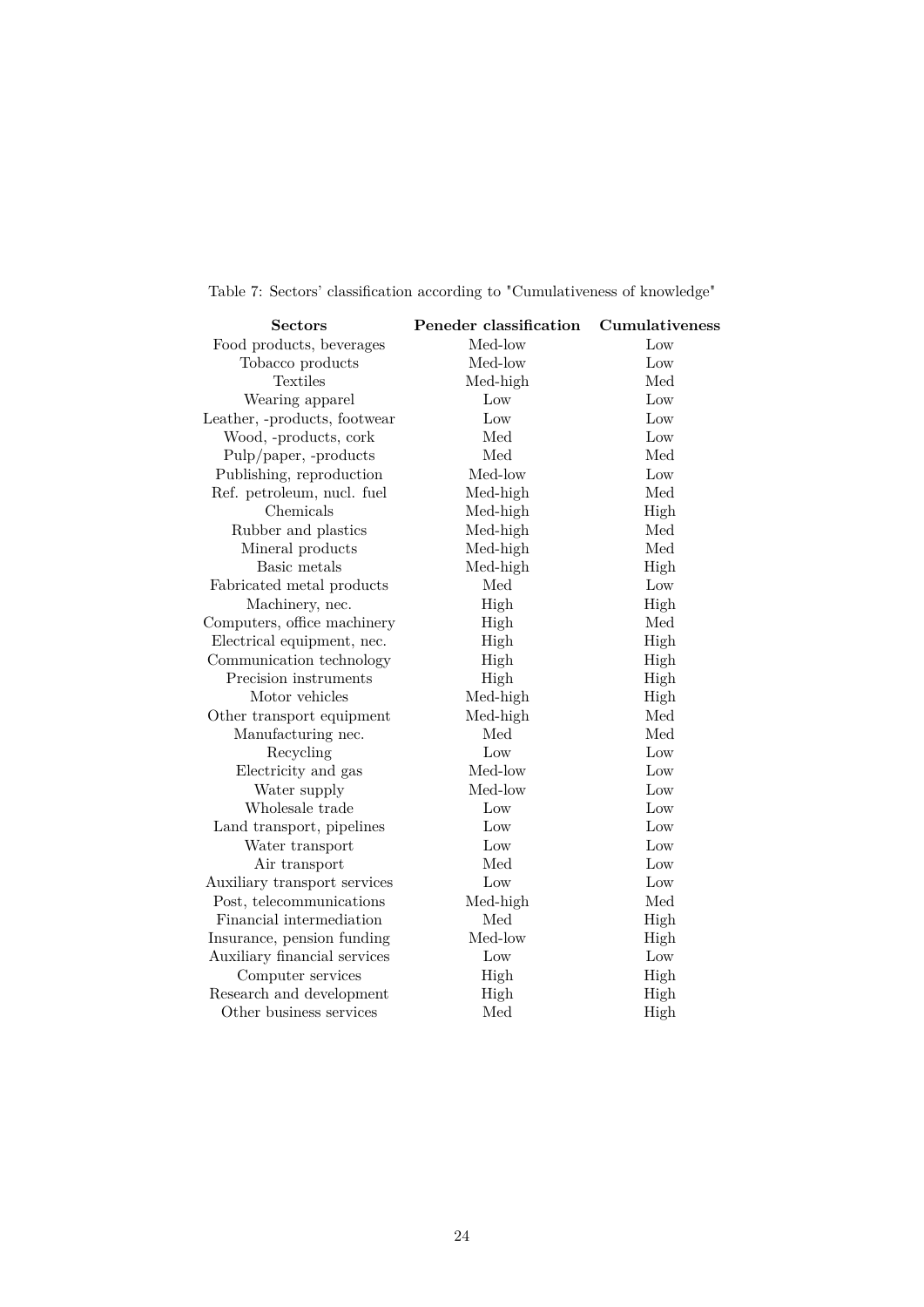

Figure 4: Product innovators and temporary employment by time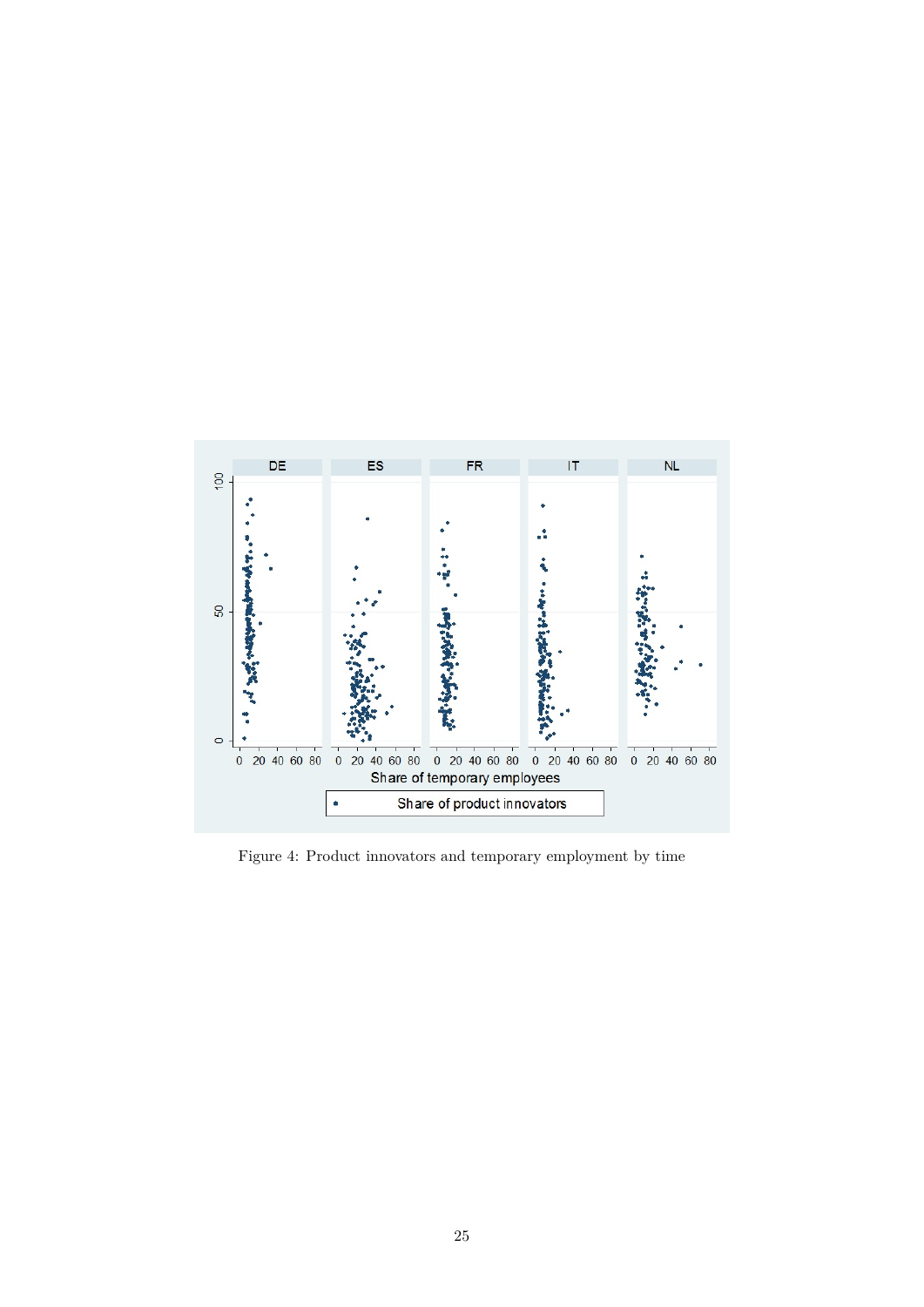|                                                      | $\overline{(1)}$                 | $\overline{(2)}$            | (3)         | $\overline{(4)}$                               | $\overline{(5)}$ | (6)         | (7)         |
|------------------------------------------------------|----------------------------------|-----------------------------|-------------|------------------------------------------------|------------------|-------------|-------------|
|                                                      |                                  |                             |             | Share of firms introducing product innovations |                  |             |             |
| Average firm size (lagged)                           | $-1.679$                         | $-2.805$                    | $-3.408$    | $-2.636$                                       | $-3.308$         | $-2.969$    | $-3.332$    |
|                                                      | $(-0.95)$                        | $(-1.29)$                   | $(-1.75)$   | $(-1.25)$                                      | $(-1.71)$        | $(-1.32)$   | $(-1.70)$   |
| Expenditure in $R\&D$ per employee (lagged)          | $2.118***$                       | $1.828***$                  | $2.077***$  | $1.728***$                                     | $2.036***$       | $1.590***$  | $2.016***$  |
|                                                      | (9.18)                           | (7.67)                      | (9.23)      | (7.25)                                         | (9.14)           | (6.17)      | (8.71)      |
| Rate of change of Value Added                        | $-0.0838$                        | $-0.0614$                   | $-0.0917$   | $-0.0725$                                      | $-0.0607$        | $-0.0702$   | $-0.0609$   |
|                                                      | $(-0.55)$                        | $(-0.39)$                   | $(-0.57)$   | $(-0.46)$                                      | $(-0.38)$        | $(-0.45)$   | $(-0.38)$   |
| Share of workers with tertiary education             | $0.219***$                       | 0.0710                      | $0.211**$   | 0.0952                                         | $0.212**$        | 0.0431      | $0.204**$   |
|                                                      | (3.39)                           | (0.98)                      | (3.18)      | (1.29)                                         | (3.23)           | (0.59)      | (3.15)      |
| Share of workers with temporary contracts (weighted) | $-0.337***$                      | $-0.302***$                 | $-0.311***$ | $-0.208***$                                    | $-0.236***$      | $-0.175***$ | $-0.232***$ |
|                                                      | $(-9.40)$                        | $(-8.18)$                   | $(-8.45)$   | $(-4.90)$                                      | $(-4.51)$        | $(-4.26)$   | $(-4.55)$   |
| Med cumulativeness                                   |                                  | $7.620***$                  |             | $11.00**$                                      |                  | $11.44***$  |             |
|                                                      |                                  | (3.47)                      |             | (3.11)                                         |                  | (3.38)      |             |
| <b>High Cumulativeness</b>                           |                                  | $10.14***$                  |             | $16.33***$                                     |                  | $17.51***$  |             |
|                                                      |                                  | (3.83)                      |             | (4.27)                                         |                  | (4.57)      |             |
| Herfindahl index                                     |                                  |                             | $11.86**$   |                                                | $18.62***$       |             | $18.12**$   |
|                                                      |                                  |                             | (3.17)      |                                                | (3.48)           |             | (3.24)      |
| Med Cumulativeness*Share temporary employment        |                                  |                             |             | $-0.110$                                       |                  | $-0.105$    |             |
|                                                      |                                  |                             |             | $(-1.55)$                                      |                  | $(-1.54)$   |             |
|                                                      |                                  |                             |             | $-0.214**$                                     |                  | $-0.215**$  |             |
| High Cumulativeness*Share temporary employment       |                                  |                             |             |                                                |                  |             |             |
|                                                      |                                  |                             |             | $(-3.22)$                                      |                  | $(-3.18)$   |             |
| Herfindahl index*Share of temporary employees        |                                  |                             |             |                                                | $-0.339*$        |             | $-0.327*$   |
|                                                      |                                  |                             |             |                                                | $(-2.30)$        |             | $(-2.12)$   |
| Southern Europe                                      |                                  |                             |             |                                                |                  | $-4.231*$   | $-0.915$    |
|                                                      |                                  |                             |             |                                                |                  | $(-2.13)$   | $(-0.44)$   |
| 2006                                                 | $6.182*$                         | $6.847**$                   | $5.585*$    | $7.031**$                                      | $5.247*$         | $7.123**$   | $5.266*$    |
|                                                      | (2.37)                           | (2.65)                      | (2.18)      | (2.74)                                         | (2.05)           | (2.82)      | (2.06)      |
| 2008                                                 | $-2.969$                         | $-1.477$                    | $-3.731$    | $-1.657$                                       | $-3.947$         | $-1.624$    | $-3.956$    |
|                                                      | $(-1.13)$                        | $(-0.55)$                   | $(-1.39)$   | $(-0.63)$                                      | $(-1.47)$        | $(-0.64)$   | $(-1.48)$   |
| Constant                                             | $31.54***$                       | $28.57***$                  | $28.95***$  | $25.34***$                                     | $27.43***$       | 26.95***    | $27.95***$  |
|                                                      | (11.95)                          | (10.21)                     | (9.78)      | (8.11)                                         | (8.70)           | (8.39)      | (7.77)      |
| $\mathbf N$                                          | 376                              | 376                         | 358         | 376                                            | $358\,$          | 376         | 358         |
|                                                      |                                  | t statistics in parentheses |             |                                                |                  |             |             |
|                                                      | * p<0.05, ** p<0.01, *** p<0.001 |                             |             |                                                |                  |             |             |

Table 8: Share of temporary employment and innovation (weighted)